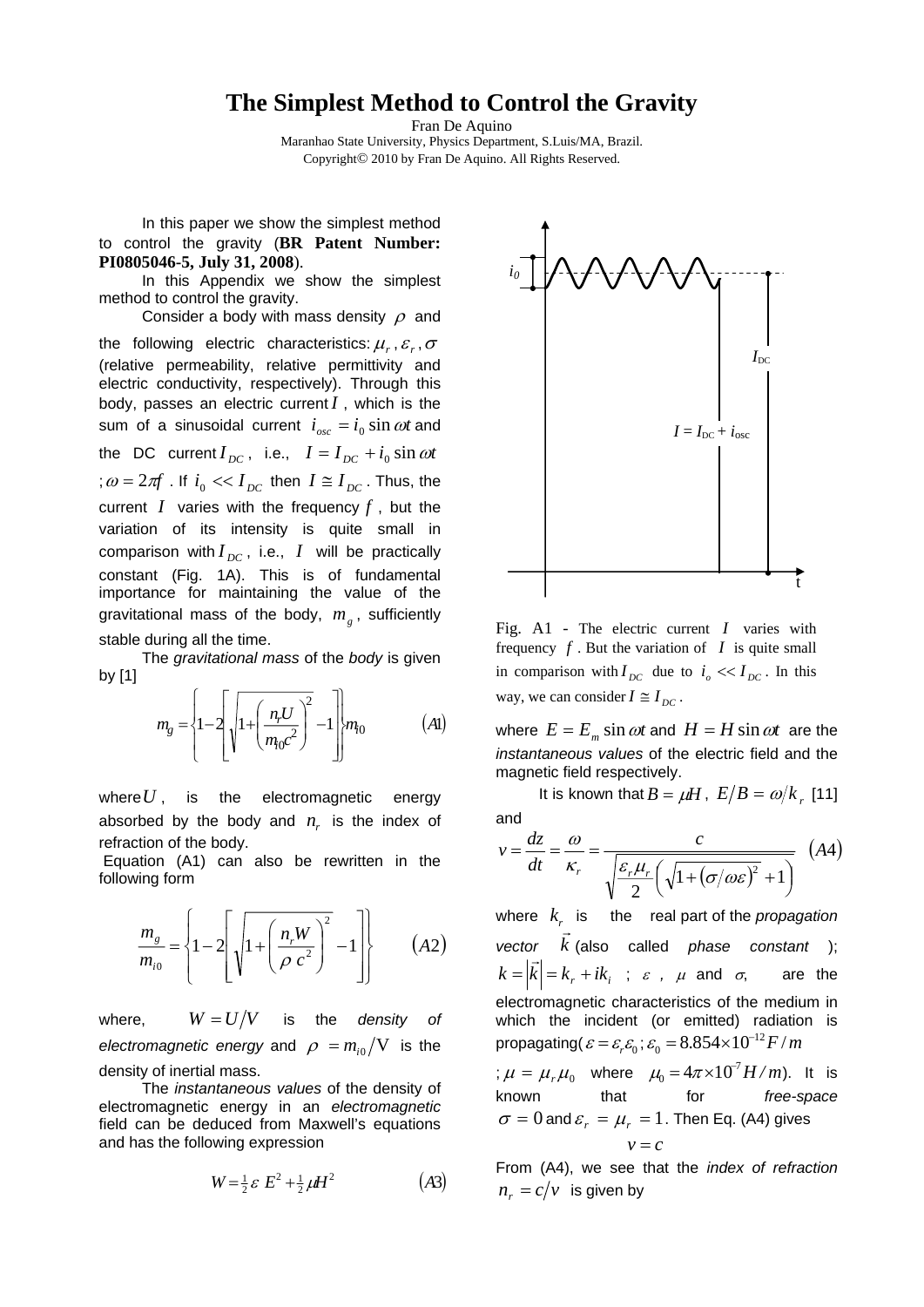$$
n_r = \frac{c}{v} = \sqrt{\frac{\varepsilon_r \mu_r}{2} \left( \sqrt{1 + (\sigma/\omega \varepsilon)^2} + 1 \right)} \qquad (A5)
$$

Equation (A4) shows that  $\omega/\kappa_r = v$ . Thus,  $E/B = \omega/k_{r} = v$ , i.e.,

$$
E = vB = v\mu H \qquad (A6)
$$

Then, Eq. (A3) can be rewritten in the following form:

$$
W = \frac{1}{2} \left( \varepsilon \, v^2 \mu \right) \mu H^2 + \frac{1}{2} \, \mu H^2 \tag{A7}
$$
\n
$$
For \, \sigma \ll \, \omega \, \varepsilon \quad \text{Eq. (A4) reduces to}
$$

For  $\sigma \ll \omega \varepsilon$ , Eq. (A4) reduces to

$$
v = \frac{c}{\sqrt{\varepsilon_r \mu_r}}
$$

Then, Eq. (A7) gives

$$
W = \frac{1}{2} \left[ \varepsilon \left( \frac{c^2}{\varepsilon_r \mu_r} \right) \mu \right] \mu H^2 + \frac{1}{2} \mu H^2 = \mu H^2
$$

This equation can be rewritten in the following forms:

$$
W = \frac{B^2}{\mu} \tag{A8}
$$

or

$$
W = \varepsilon E^2 \qquad (A9)
$$

For 
$$
\sigma \gg \omega \varepsilon
$$
, Eq. (A4) gives  

$$
v = \sqrt{\frac{2\omega}{\mu \sigma}}
$$
(A10)

Then, from Eq. (A7) we get

$$
W = \frac{1}{2} \left[ \varepsilon \left( \frac{2\omega}{\mu \sigma} \right) \mu \right] \mu H^2 + \frac{1}{2} \mu H^2 = \left( \frac{\omega \varepsilon}{\sigma} \right) \mu H^2 + \frac{1}{2} \mu H^2 \approx
$$
  
 
$$
\approx \frac{1}{2} \mu H^2 \tag{A11}
$$

Since  $E = vB = v\mu H$ , we can rewrite (A11) in the following forms:

$$
W \cong \frac{B^2}{2\mu} \qquad (A12)
$$

or

$$
W \cong \left(\frac{\sigma}{4\omega}\right) E^2 \tag{A13}
$$

By comparing equations (A8) (A9) (A12) and (A13), we can see that Eq. (A13) shows that the best way to obtain a strong value of *W in practice* is by applying an *Extra Low-Frequency*  (ELF) electric field  $(w = 2\pi f \ll 1 Hz)$  through a *medium with high electrical conductivity*.

 Substitution of Eq. (A13) into Eq. (A2), gives

$$
m_{g} = \left\{ 1 - 2 \left[ \sqrt{1 + \frac{\mu}{4c^{2}} \left( \frac{\sigma}{4\pi f} \right)^{3} \frac{E^{4}}{\rho^{2}} - 1} \right] \right\} m_{i0} =
$$

$$
= \left\{ 1 - 2 \left[ \sqrt{1 + \left( \frac{\mu_{0}}{256\pi^{3}c^{2}} \right) \left( \frac{\mu_{r}\sigma^{3}}{\rho^{2}f^{3}} \right) } E^{4} - 1 \right] \right\} m_{i0} =
$$

$$
= \left\{ 1 - 2 \left[ \sqrt{1 + 1.758 \times 10^{-27} \left( \frac{\mu_{r}\sigma^{3}}{\rho^{2}f^{3}} \right) } E^{4} - 1 \right] \right\} m_{i0}
$$
(A14)

Note that  $E = E_m \sin \omega t$ . The average value for  $E^2$  is equal to  $\frac{1}{2} E_m^2$  because  $E$  varies sinusoidaly  $(E_m$  is the maximum value for *E*). On the other hand,  $E_{rms} = E_m/\sqrt{2}$ . Consequently, we can change  $E^4$  by  $E^4_{rms}$ , and the equation above can be rewritten as follows

$$
m_{g} = \left\{1 - 2\left[\sqrt{1 + 1.758 \times 10^{-27} \left(\frac{\mu_{r} \sigma^{3}}{\rho^{2} f^{3}}\right)} E_{rms}^{4} - 1\right]\right\} m_{i0}
$$

Substitution of the well-known equation of the *Ohm's vectorial Law:*  $j = \sigma E$  into (A14), we get

$$
m_{g} = \left\{1 - 2\left[\sqrt{1 + 1.758 \times 10^{-27} \frac{\mu_{r} j_{rms}^{4}}{\sigma \beta f^{3}} - 1}\right]m_{i0} \quad (A15)
$$

where  $j_{rms} = j/\sqrt{2}$ .

 Consider a 15 cm square *Aluminum thin foil* of *10.5 microns thickness* with the following characteristics:  $\mu =1$ ;  $\rho = 2700 \, Kg \, m^{-3}$  . Then, (A15) gives  $\sigma = 3.82 \times 10^7$  S.m<sup>-1</sup>:  $\left| \frac{1-2}{1}\right| \left| 1+6.313\times10^{-42} \frac{J\text{rms}}{f^3}-1 \right| \left| m_{i0} \right| \left( A16 \right)$ 4  $\frac{42 \text{ J}_{rms}}{a^2} - 1 \left| \frac{m_0}{m_0} \right|$  (A *f j*  $m_{g} = \left\{1-2\right\} \sqrt{1+6.313\times10^{-42} \frac{J_{rms}}{c_{3}^{3}}-1}$ ⎪ ⎬ ⎫  $\frac{1}{2}$ ⎨  $\sqrt{ }$  $\overline{\phantom{a}}$ ⎤ ⎢  $\mathsf I$  $=\left(1-2\right)$ <sub>1</sub> $\left(1+6.313\times10^{-42}\frac{J_{rms}}{m_{s}^{2}}\right)$ 

 $g = \left[ \int_0^1$   $\left[ \int_0^1$   $\left[ \int_0^1$   $\left[ \int_0^1$   $\left[ \int_0^1$   $\frac{1}{2}$   $\int_0^1$   $\frac{1}{2}$   $\int_0^1$   $\left[ \int_0^1$   $\frac{1}{2}$   $\left[ \int_0^1$   $\frac{1}{2}$   $\left[ \int_0^1$   $\frac{1}{2}$   $\left[ \int_0^1$   $\frac{1}{2}$   $\left[ \int_0^1$   $\frac{1}{2}$   $\left[ \int_0^1$  $\overline{\mathcal{N}}$ ⎥  $\overline{\phantom{a}}$  $\mathsf I$ ⎣ Now, consider that the ELF electric current  $I = I_{DC} + i_0 \sin \omega t$ ,  $(i_0 \ll I_{DC})$ passes through that Aluminum foil. Then, the current density is

$$
j_{rms} = \frac{I_{rms}}{S} \approx \frac{I_{DC}}{S}
$$
 (A17)

where

$$
S = 0.15m(10.5 \times 10^{-6} m) = 1.57 \times 10^{-6} m^2
$$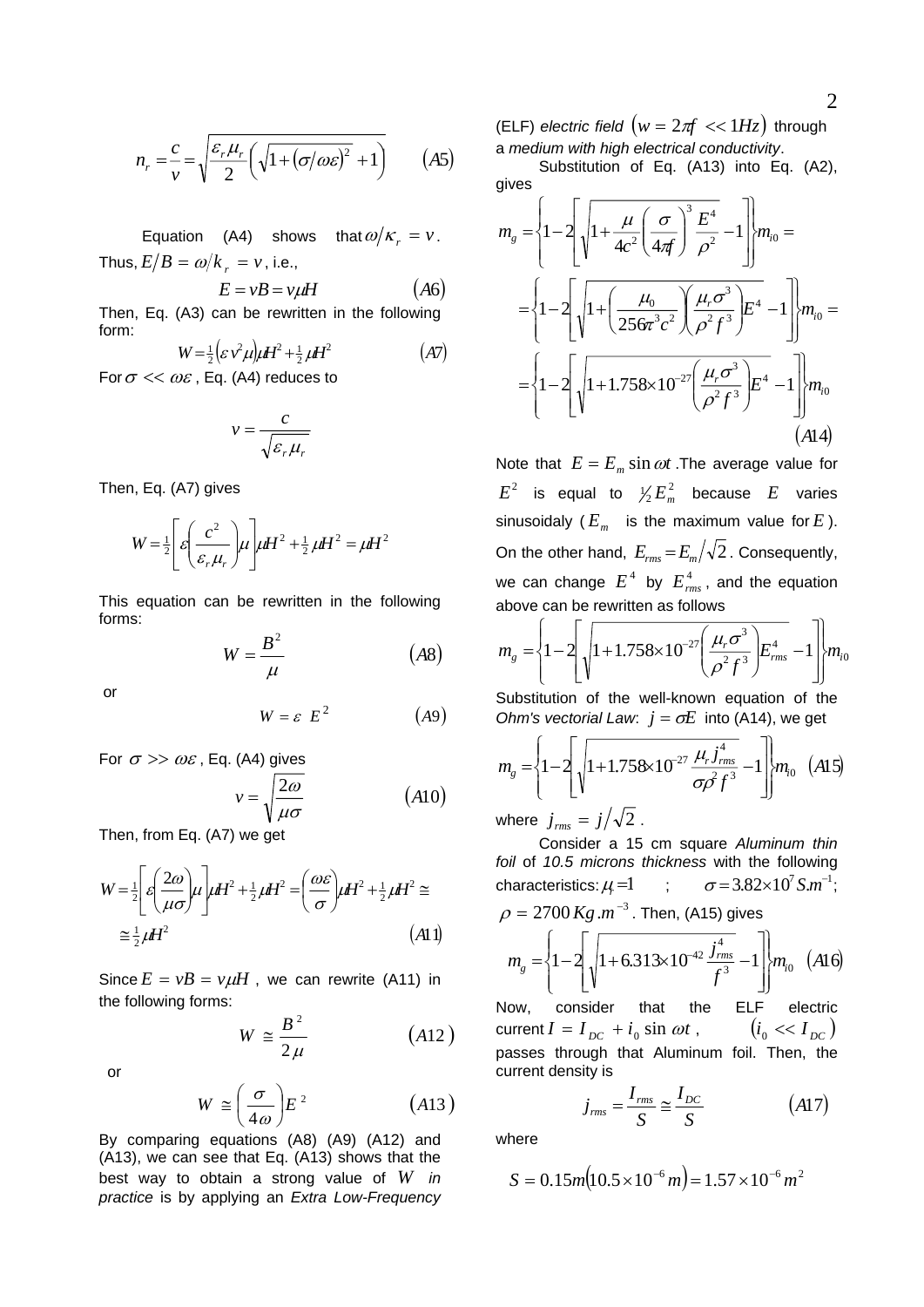3

 If the ELF electric current has frequency  $f = 2\mu Hz = 2 \times 10^{-6} Hz$ , then, the gravitational mass of the aluminum foil, given by (A16), is expressed by

$$
m_{g} = \left\{1 - 2\left[\sqrt{1 + 7.89 \times 10^{-25} \frac{I_{DC}^{4}}{S^{4}}} - 1\right]\right\} m_{i0} = \left\{1 - 2\left[\sqrt{1 + 0.13I_{DC}^{4}} - 1\right]\right\} m_{i0}
$$
\n
$$
(A18)
$$

Then,

$$
\chi = \frac{m_g}{m_{i0}} \approx \left\{ 1 - 2\left[ \sqrt{1 + 0.13 \frac{J^4}{D C}} - 1 \right] \right\} \tag{A19}
$$

For  $I_{DC} = 2.2A$ , the equation above gives

$$
\chi = \left(\frac{m_s}{m_{i0}}\right) \approx -1 \qquad (A20)
$$

This means that *the gravitational shielding* produced by the aluminum foil can change the gravity acceleration *above* the foil down to

$$
g' = \chi \ g \equiv -1g \qquad (A21)
$$

Under these conditions, the Aluminum foil works basically as a Gravity Control Cell (GCC).

 In order to check these theoretical predictions, we suggest an experimental set-up shown in Fig.A2.

 A 15cm square Aluminum foil of *10.5 microns thickness* with the following composition: Al 98.02%; Fe 0.80%; Si 0.70%; Mn 0.10%; Cu 0.10%; Zn 0.10%; Ti 0.08%; Mg 0.05%; Cr 0.05%, and with the following characteristics:  $\mu$ <sup>=1</sup>;  $\sigma$  = 3.82×10<sup>7</sup> S.m<sup>-1</sup>;  $\rho$  = 2700Kg.m<sup>-3</sup>, is fixed on a 17 cm square Foam Board<sup>[\\*](#page-2-0)</sup> plate of 6mm thickness as shown in Fig.A3. This device (the simplest Gravity Control Cell GCC) is placed on a pan balance shown in Fig.A2.

 Above the Aluminum foil, a *sample* (any type of material, any mass) connected to a dynamometer will check the decrease of the *local gravity acceleration* upon the sample  $(g' = \chi g)$ , due to the gravitational shielding produced by the decreasing of gravitational mass of the Aluminum foil $(\chi = m_g/m_{i0})$ . Initially, the sample lies 5 cm above the Aluminum foil. As shown in Fig.A2, the board with the dynamometer can be displaced up to few meters in height. Thus, the initial distance between the Aluminum foil and the sample can be increased in order to -

check the reach of the gravitational shielding produced by the Aluminum foil.

 In order to generate the ELF electric current of  $f = 2\mu Hz$ , we can use the widelyknown Function Generator HP3325A (Op.002 High Voltage Output) that can generate sinusoidal voltages with *extremely-low* frequencies down to amplitude up to 20V (40  $V_{\rho\rho}$  into 500Ω load). The  $f = 1 \times 10^{-6}$  *Hz* and maximum output current is  $0.08A_{pp}$ ; output impedance <2Ω at ELF.

 Figure A4 shows the equivalent electric circuit for the experimental set-up. The electromotive forces are:  $\varepsilon_1$  (HP3325A) and  $\varepsilon_2$ (*12V* DC Battery).The values of the *resistors* are :  $R_1 = 500\Omega - 2W$ ;  $r_{i1} < 2\Omega$ ;  $R_2 = 4\Omega - 40W$ ;  $r_{i2} < 0.1\Omega$ ;  $R_p = 2.5 \times 10^{-3} \Omega$ ; Rheostat (0≤ *R* ≤10Ω - 90W). The *coupling transformer* has the following characteristics: air core with diameter  $\phi = 10$ *mm*; area  $S = \pi \phi^2 / 4 = 7.8 \times 10^{-5}$  *m*<sup>2</sup>; wire#12AWG;  $N_1 = N_2 = N = 20$ ;  $l = 42$ *mm*;  $L_1 = L_2 = L = \mu_0 N^2 (S/l) = 9.3 \times 10^{-7} H$  .Thus, we get

$$
Z_1 = \sqrt{(R_1 + r_{i1})^2 + (\omega L)^2} \approx 501 \Omega
$$

and

$$
Z_2 = \sqrt{(R_2 + r_{i2} + R_p + R)^2 + (\omega L)^2}
$$

For  $R = 0$  we get  $Z_2 = Z_2^{\text{min}} \cong 4\Omega$ ; for  $R = 10\Omega$  the result is  $Z_2 = Z_2^{\text{max}} \approx 14\Omega$ . Thus,

$$
Z_{1, total}^{\min} = Z_1 + Z_{1, reflected}^{\min} = Z_1 + Z_2^{\min} \left( \frac{N_1}{N_2} \right)^2 \approx 505\Omega
$$
  

$$
Z_{1, total}^{\max} = Z_1 + Z_{1, reflected}^{\max} = Z_1 + Z_2^{\max} \left( \frac{N_1}{N_2} \right)^2 \approx 515\Omega
$$

 The maxima *rms* currents have the following values:

$$
I_1^{\max} = \frac{1}{\sqrt{2}} 40 V_{pp} / Z_{1, total}^{\min} = 56 mA
$$

(The maximum output current of the Function Generator HP3325A (Op.002 High Voltage Output) is  $80mA_m \approx 565mA_{ms}$ ;

> *A*  $I_2^{\max} = \frac{c_2}{Z_2^{\min}} = 3$ 2  $\frac{\text{max}}{2} = \frac{\mathcal{E}_2}{\mathcal{F}^{\text{min}}} =$

and

$$
I_3^{\max} = I_2^{\max} + I_1^{\max} \cong 3A
$$

 The new expression for the *inertial forces*, (Eq.5)  $\vec{F}_i = M_{\hat{g}} \vec{a}$ , shows that the inertial forces are proportional to *gravitational mass*. Only in the

<span id="page-2-0"></span><sup>\*</sup> *Foam board* is a very strong, *lightweigh*t (density: 24.03 kg.m<sup>-3</sup>) and easily cut material used for the mounting of photographic prints, as backing in picture framing, in 3D design, and in painting. It consists of three layers — an inner layer of polystyrene clad with outer facing of either white clay coated paper or brown Kraft paper.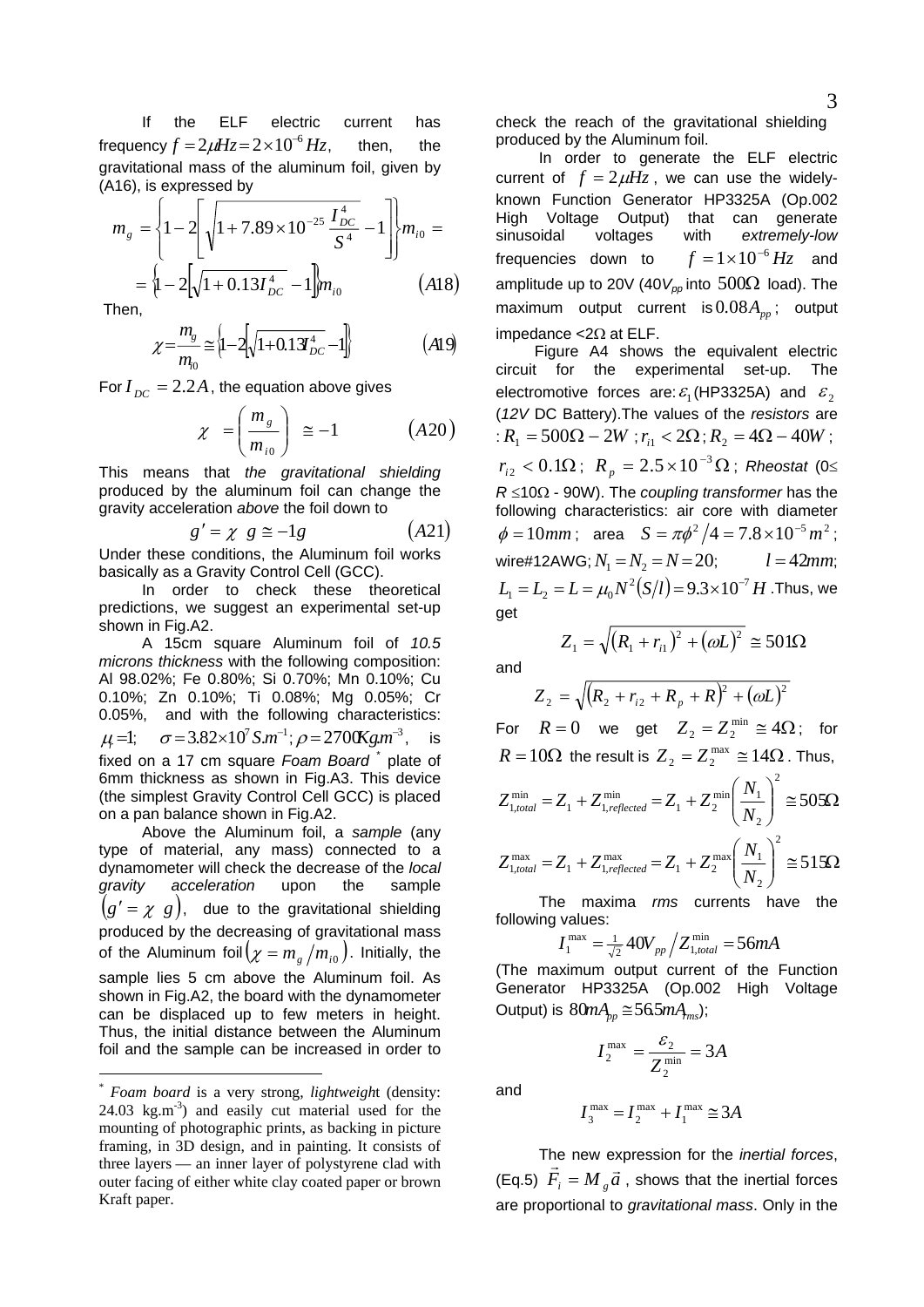particular case of  $m<sub>e</sub> = m<sub>i0</sub>$ , the expression above reduces to the well-known Newtonian expression  $\vec{F}_i = m_{i0}\vec{a}$ . The equivalence between gravitational and inertial forces  $\left| {{\textit{F}_i} \! = \! {\textit{F}_g}} \right\rangle$  $\vec{F}$ ;  $\equiv \vec{F}$ [1] shows then that a balance measures the *gravitational mass* subjected to acceleration  $a = g$ . Here, the decrease in the *gravitational mass* of the Aluminum foil will be measured by a pan balance with the following characteristics: range 0-200g; readability 0.01g.

 The mass of the Foam Board plate is:  $\approx$  4.17g, the mass of the Aluminum foil is:  $\approx 0.64g$ , the total mass of the ends and the electric wires of connection is  $\approx 5g$ . Thus, *initially* the balance will show . According to (A18), when the electric current through the Aluminum foil (resistance  $r_p^* = l/\sigma S = 2.5 \times 10^{-3} \Omega$ ) reaches the  $\approx 9.81g$ . value:  $I_3 \cong 2.2A$ , we will get  $m_{g(A)} \cong -m_{i0(A)}$ . Under these circumstances, the balance will show:

 $9.81g - 0.64g - 0.64g \approx 8.53g$ 

and the gravity acceleration  $g'$  above the Aluminum foil, becomes  $g' = \chi g \equiv -1g$ .

 It was shown [1] that, when the gravitational mass of a particle is reduced to the gravitational mass ranging between  $+0.159M/$ 

to  $-0.159M$ <sub>i</sub>, it becomes *imaginary*, i.e., the gravitational and the inertial masses of the particle become *imaginary*. Consequently, the particle *disappears* from our ordinary space-time. This phenomenon can be observed in the proposed experiment, i.e., *the Aluminum foil will disappear* when its gravitational mass becomes smaller than  $+0.159M$ <sub>*i*</sub>. It will become visible again, only when its gravitational mass becomes smaller than  $-0.159M$ <sub>i</sub>, or when it becomes greater than  $+0.159M$ <sub>i</sub>.

 Equation (A18) shows that the gravitational mass of the Aluminum foil,  $m_{g(Al)}$ , goes *close to* zero when  $I_3 \cong 1.76A$ . Consequently, the gravity acceleration *above* the Aluminum foil also goes close to zero since  $g' = \chi g = m_{g(Al)} / m_{i0(Al)}$  Under these circumstances, the Aluminum foil remains *invisible*.

 Now consider a rigid Aluminum wire # 14 AWG. The area of its cross section is

$$
S = \pi \left( 1.628 \times 10^{-3} m \right)^2 / 4 = 2.08 \times 10^{-6} m^2
$$

 If an ELF electric current with frequency  $f = 2\mu Hz = 2 \times 10^{-6} Hz$  passes through this wire, its gravitational mass, given by (A16), will be expressed by

$$
m_{g} = \left\{1-2\left[\sqrt{1+6.313\times10^{-42} \frac{j_{rms}^{4}}{f^{3}}}-1\right] \right\} m_{i0} =
$$

$$
= \left\{1-2\left[\sqrt{1+7.89\times10^{-25} \frac{I_{DC}^{4}}{S^{4}}}-1\right] \right\} m_{i0} =
$$

$$
= \left\{1-2\left[\sqrt{1+0.13I_{DC}^{4}}-1\right] m_{i0} \qquad (A22)
$$

For  $I_{DC} \cong 3A$  the equation above gives

$$
m_{g} \cong -3.8 m_{i0}
$$

Note that we can replace the Aluminum foil for this wire in the experimental set-up shown in Fig.A2. It is important also to note that an ELF electric current that passes through a wire - which makes a spherical form, as shown in Fig A5 reduces the gravitational mass of the wire (Eq. A22), and the gravity *inside sphere* at the same proportion,  $\chi = m_e/m_0$ , (Gravitational Shielding Effect). In this case, that effect can be checked by means of the Experimental set-up 2 (Fig.A6). Note that the spherical form can be transformed into an ellipsoidal form or a disc in order to coat, for example, a Gravitational Spacecraft. It is also possible to coat with a wire several forms, such as cylinders, cones, cubes, etc.

 The circuit shown in Fig.A4 (a) can be modified in order to produce a new type of Gravitational Shielding, as shown in Fig.A4 (b). In this case, the Gravitational Shielding will be produced in the Aluminum plate, with thickness , of the parallel plate capacitor connected in the *h* point *P* of the circuit (See Fig.A4 (b)). Note that, in this circuit, the Aluminum foil (resistance  $R_p$ ) (Fig.A4(a)) has been replaced by a Copper wire  $#$ 14 AWG with  $1cm$  length  $(l = 1cm)$  in order to produce a resistance  $R_{\phi} = 5.21 \times 10^{-5} \Omega$ . Thus, the voltage in the point  $P$  of the circuit will have the maximum value  $V_p^{\text{max}} = 1.1 \times 10^{-4} V$  when the resistance of the rheostat is null  $(R=0)$  and the minimum value  $V_p^{\text{min}} = 4.03 \times 10^{-5} V$  when  $R = 10\Omega$ . In this way, the voltage  $V_p$  (with frequency  $f = 2\mu Hz$ ) applied on the capacitor will produce an electric field  $E_p$  with intensity  $E_p = V_p/h$  through the Aluminum plate of thickness  $h = 3mm$ . It is important to note that *this*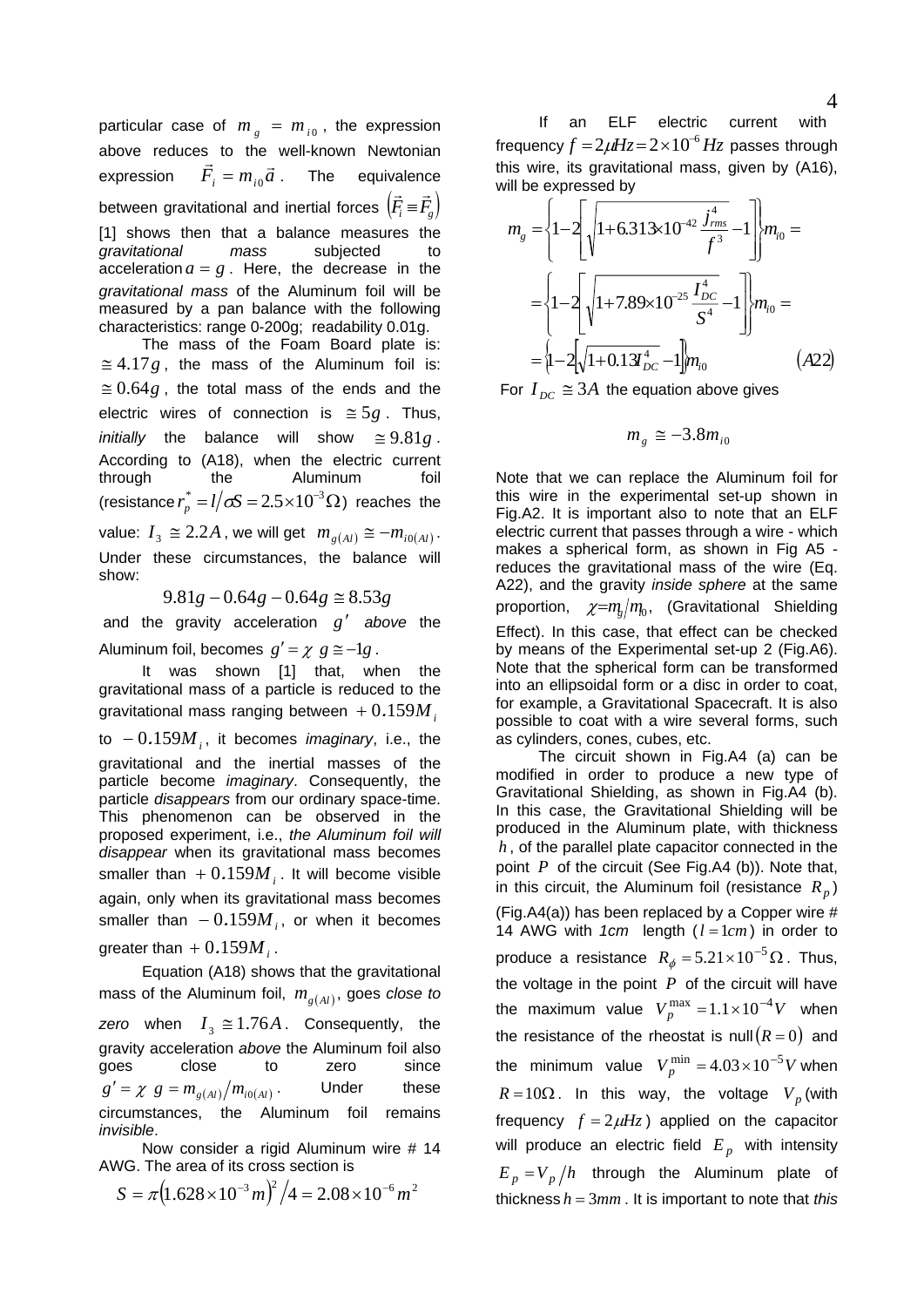*plate cannot be connected to ground* (earth), in other words, cannot be grounded, because, in this case, the electric field through it will be *null* [†](#page-4-0) .

According to Eq. A14, when  
\n
$$
E_p^{\text{max}} = V_p^{\text{max}}/h = 0.036 \text{ V/m}, \qquad f = 2 \mu Hz
$$
 and  
\n $\sigma_{Al} = 3.82 \times 10^7 \text{ S/m}, \qquad \rho_{Al} = 2700 \text{kg/m}^3$   
\n(Aluminum), we get

$$
\chi = \frac{m_{(Al)}}{m_{i(Al)}} \approx -0.9
$$

Under these conditions, the maximum *current density* through the plate with thickness h will be given by  $j^{\text{max}} = \sigma_{AI} E_p^{\text{max}} = 1.4 \times 10^6 A/m^2$  (It is well-known that the maximum current density supported by the Aluminum is  $\approx$   $10^8$  *A* /  $m^2$  ).

Since the area of the plate  $A = (0.2)^2 = 4 \times 10^2 m^2$ , then the maximum current is  $i^{\max} = j^{\max} A = 56kA$ . Despite this enormous current, the maximum dissipated power will be just  $P^{\max} = (i^{\max})^2 R_{plate} = 6.2W$ , because the resistance of the plate is very small, i.e.,  $R_{plate} = h/\sigma_{Al} A \approx 2 \times 10^{-9} \Omega$ .

Note that the area  $A$  of the plate (where the Gravitational Shielding takes place) can have several geometrical configurations. For example, it can be the area of the external surface of an ellipsoid, sphere, etc. Thus, it can be the area of the external surface of a Gravitational Spacecraft. In this case, if  $A \approx 100m^2$ , for example, the maximum dissipated power will be  $P^{\text{max}}$  ≅15.4 $kW$ , i.e., approximately 154 $W/m^2$ . All of these systems work with Extra-Low Frequencies  $(f \ll 10^{-3} Hz)$ . Now, we show that,

by simply changing *the geometry of the surface of the Aluminum foil*, it is possible to increase the working frequency *f* up to more than *1Hz*.

 Consider the Aluminum foil, now with several semi-spheres stamped on its surface, as shown in Fig. A7 . The semi-spheres have radius  $r_0 = 0.9$  *mm*, and are joined one to

-

another. The Aluminum foil is now coated by an insulation layer with relative permittivity  $\varepsilon$  and dielectric strength  $k$ . A voltage source is connected to the Aluminum foil in order to provide a voltage  $V_0$  (rms) with frequency  $f$  . Thus, the electric potential  $V$  at a distance  $r$ , in the interval from  $r_0$  to  $a$ , is given by

$$
V = \frac{1}{4\pi\varepsilon_r \varepsilon_0} \frac{q}{r}
$$
 (A23)

In the interval  $a < r \le b$  the electric potential is

$$
V = \frac{1}{4\pi\varepsilon_0} \frac{q}{r} \tag{A24}
$$

since for the air we have  $\varepsilon_r \approx 1$ .

 Thus, on the surface of the metallic spheres  $(r = r_0)$  we get

$$
V_0 = \frac{1}{4\pi\varepsilon_r\varepsilon_0} \frac{q}{r_0} \tag{A25}
$$

Consequently, the electric field is

$$
E_0 = \frac{1}{4\pi\varepsilon_r\varepsilon_0} \frac{q}{r_0^2} \tag{A26}
$$

By comparing (A26) with (A25), we obtain

$$
E_0 = \frac{V_0}{r_0} \tag{A27}
$$

The electric potential  $V<sub>b</sub>$  at  $r = b$  is

$$
V_b = \frac{1}{4\pi\varepsilon_0} \frac{q}{b} = \frac{\varepsilon_r V_0 r_0}{b} \qquad (A28)
$$

Consequently, the electric field  $E<sub>b</sub>$  is given by

$$
E_b = \frac{1}{4\pi\varepsilon_0} \frac{q}{b^2} = \frac{\varepsilon_r V_0 r_0}{b^2}
$$
 (A29)

From  $r = r_0$  up to  $r = b = a + d$  the electric *field is approximately constant* (See Fig. A7). Along the distance  $d$  it will be called  $E_{air}$ . For  $r > a + d$ , the electric field stops being constant. Thus, the intensity of the electric field at  $r = b = a + d$  is approximately equal to  $E_0$ , i.e.,  $E_{\scriptscriptstyle b} \cong E_{\scriptscriptstyle 0}$  . Then, we can write that

$$
\frac{\varepsilon_r V_0 r_0}{b^2} \approx \frac{V_0}{r_0} \tag{A30}
$$

whence we get

$$
b \cong r_0 \sqrt{\varepsilon_r} \tag{A31}
$$

Since the intensity of the electric field through the air,  $E_{air}$ , is  $E_{air} \cong E_b \cong E_0$ , then, we can write that

$$
E_{air} = \frac{1}{4\pi\varepsilon_0} \frac{q}{b^2} = \frac{\varepsilon_r V_0 r_0}{b^2}
$$
 (A32)

Note that  $\varepsilon_r$  refers to the *relative permittivity of* 

<span id="page-4-0"></span><sup>&</sup>lt;sup> $\dagger$ </sup> When the voltage  $V_p$  is applied on the capacitor, the charge distribution in the dielectric induces positive and negative charges, respectively on opposite sides of the Aluminum plate with thickness *h*. If the plate is not connected to the ground (Earth) this charge distribution produces an electric field  $E_p = V_p/h$  through the plate. However, if the plate is connected to the ground, the negative charges (electrons) escapes for the ground and the positive charges are redistributed along the entire surface of the Aluminum plate making *null* the electric field through it.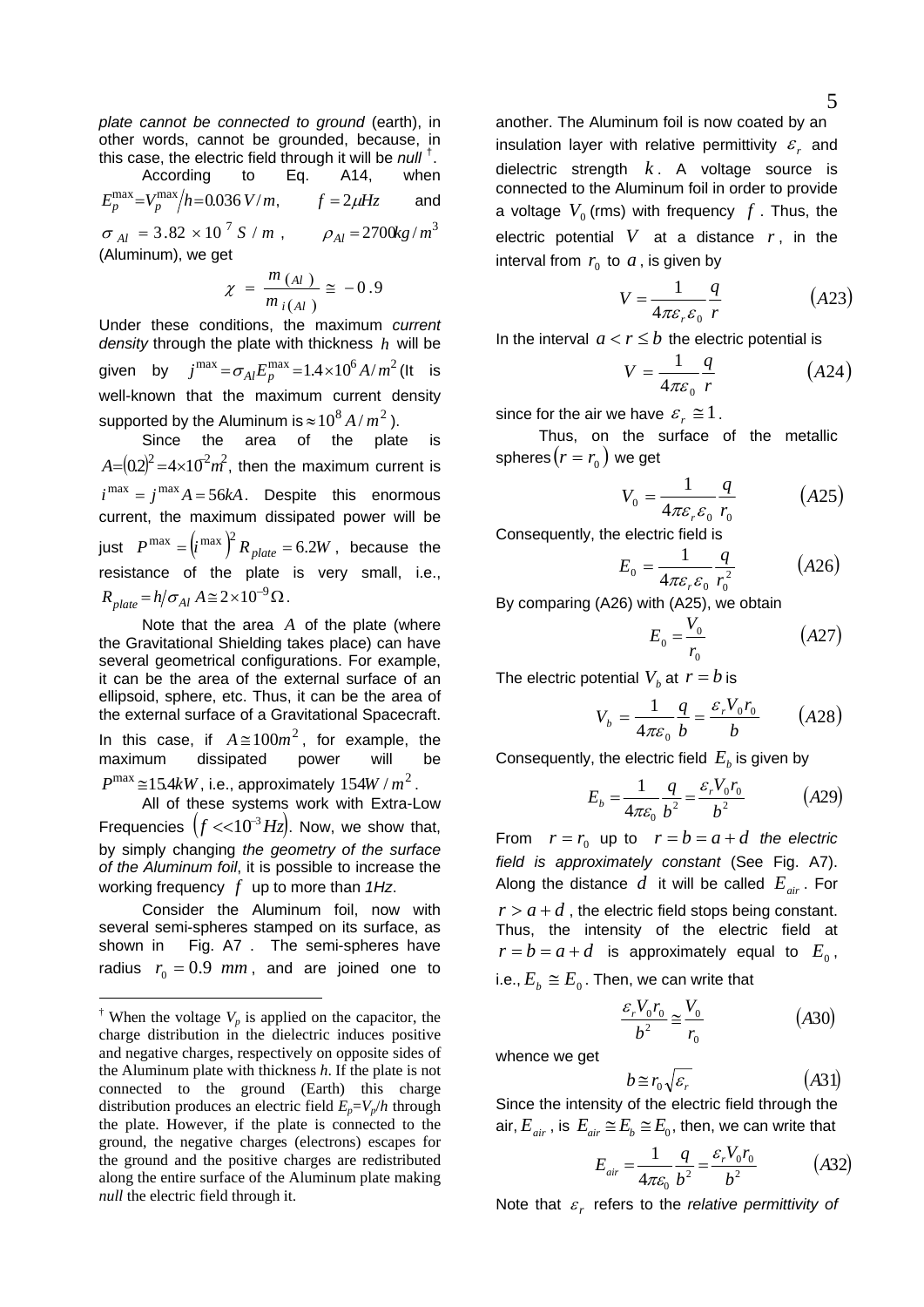*the insulation layer, which is covering the Aluminum foil*.

 If the intensity of this field is greater than the dielectric strength of the air  $(3 \times 10^6 V/m)$ there will occur the well-known *Corona effect*. Here, this effect is necessary in order to increase the electric conductivity of the air at this region (layer with thickness *d*). Thus, we will assume

*mV r V b*  $E_{air}^{\min} = \frac{\varepsilon_r V_0^{\min} r_0}{l^2} = \frac{V_0^{\min}}{l} = 3 \times 10^6 V/$  $\mathbf{0}$ min 0 2  $\mathbf{0}$ min  $\frac{\text{min}}{\text{air}} = \frac{\mathcal{E}_r V_0 - r_0}{r^2} = \frac{V_0}{r} = 3 \times$ 

and

$$
E_{air}^{\max} = \frac{\varepsilon_r V_0^{\max} r_0}{b^2} = \frac{V_0^{\max}}{r_0} = 1 \times 10^7 V/m
$$
 (A33)

The electric field  $E_{air}^{min} \le E_{air} \le E_{air}^{max}$  will produce an *electrons flux* in a direction and an *ions flux* in an opposite direction. From the viewpoint of electric current, the ions flux can be considered as an "electrons" flux at the same direction of the real electrons flux. Thus, the current density through the air,  $j_{air}$ , will be the *double* of the current density expressed by the well-known equation of Langmuir-Child

$$
j = \frac{4}{9} \varepsilon_r \varepsilon_0 \sqrt{\frac{2e}{m_e} \frac{v^{\frac{3}{2}}}{d^2}} = \alpha \frac{v^{\frac{3}{2}}}{d^2} = 2.33 \times 10^{-6} \frac{v^{\frac{3}{2}}}{d^2}
$$
 (A34)

where  $\varepsilon_r \approx 1$  for the *air*;  $\alpha = 2.33 \times 10^{-6}$  is the called *Child's constant*.

Thus, we have

$$
j_{air} = 2\alpha \frac{V^{\frac{3}{2}}}{d^2} \tag{A35}
$$

where  $d$  , in this case, is the thickness of the air layer where the electric field is approximately constant and *V* is the voltage drop given by

$$
V = V_a - V_b = \frac{1}{4\pi\varepsilon_0} \frac{q}{a} - \frac{1}{4\pi\varepsilon_0} \frac{q}{b} =
$$

$$
= V_0 r_0 \varepsilon_r \left(\frac{b-a}{ab}\right) = \left(\frac{\varepsilon_r r_0 d}{ab}\right) V_0 \tag{A36}
$$

By substituting (A36) into (A35), we get

$$
j_{air} = \frac{2\alpha}{d^2} \left(\frac{\varepsilon_r r_0 dV_0}{ab}\right)^{\frac{3}{2}} = \frac{2\alpha}{d^{\frac{1}{2}}} \left(\frac{\varepsilon_r r_0 V_0}{b^2}\right)^{\frac{3}{2}} \left(\frac{b}{a}\right)^{\frac{3}{2}} =
$$
  

$$
= \frac{2\alpha}{d^{\frac{1}{2}}} E_{air}^{\frac{3}{2}} \left(\frac{b}{a}\right)^{\frac{3}{2}} \tag{A37}
$$

According to the equation of the *Ohm's vectorial Law:*  $i = \sigma E$ , we can write that

$$
\sigma_{air} = \frac{j_{air}}{E_{air}} \tag{A38}
$$

Substitution of (A37) into (A38) yields

$$
\sigma_{air} = 2\alpha \left(\frac{E_{air}}{d}\right)^{\frac{1}{2}} \left(\frac{b}{a}\right)^{\frac{3}{2}} \tag{A39}
$$

 If the insulation layer has thickness  $\Delta = 0.6$  *mm*,  $\varepsilon_r \approx 3.5$  (1- 60Hz),  $k = 17 kV/mm$  (Acrylic sheet 1.5mm thickness), and the semi-spheres stamped on the metallic surface have  $r_0 = 0.9$   $mm$  (See Fig.A7) then  $a = r_0 + \Delta = 1.5$  *mm*. Thus, we obtain from Eq. (A33) that

$$
V_0^{\min} = 2.7kV
$$
  

$$
V_0^{\max} = 9kV
$$
 (A40)

From equation (A31), we obtain the following value for *b* :

$$
b = r_0 \sqrt{\varepsilon_r} = 1.68 \times 10^{-3} m \qquad (A41)
$$

Since  $b = a + d$  we get

$$
d = 1.8 \times 10^{-4} m
$$

Substitution of  $a, b, d$  and A(32) into (A39) produces

$$
\sigma_{air} = 4.117 \times 10^{-4} E_{air}^{\frac{1}{2}} = 1.375 \times 10^{-2} V_0^{\frac{1}{2}}
$$

Substitution of  $\sigma_{air}$ ,  $E_{air}(rms)$  and  $\rho_{\textit{air}} = 1.2 \; kg.m^{-3}$  into (A14) gives

$$
\frac{m_{g(air)}}{m_{0(air)}} = \left\{ 1 - 2 \left[ \sqrt{1 + 1.758 \times 10^{-27} \frac{\sigma_{air}^3 E_{air}^4}{\rho_{air}^2 f^3}} - 1 \right] \right\} =
$$
\n
$$
= \left\{ 1 - 2 \left[ \sqrt{1 + 4.923 \times 10^{-21} \frac{V_0^{5.5}}{f^3}} - 1 \right] \right\} (A42)
$$

For  $V_0 = V_0^{\text{max}} = 9kV$  and  $f = 2Hz$ , the result is

$$
\frac{m_{g(air)}}{m_{i0(air)}} \approx -1.2
$$

Note that, by increasing  $V_0$ , the values of  $E_{\scriptscriptstyle air}$  and  $\sigma_{\scriptscriptstyle air}$  are increased. Thus, as show (A42), there are two ways for decrease the value of  $m_{g(air)}$ : increasing the value of  $V_0$  or decreasing the value of  $f$ .

Since  $E_0^{\text{max}} = 10^7 V/m = 10kV/mm$  and

 $\Delta = 0.6$  *mm* then the dielectric strength of the insulation must be mentioned above, the dielectric strength of the acrylic is  $17kV/mm$ .  $\geq$ 16.7kV/*mm*. As

 It is important to note that, due to the strong value of  $E_{air}$  (Eq. A37) the *drift velocity*  $v_d$  ,  $(v_d = j_{air}/ne = \sigma_{air}E_{air}/ne)$  of the free charges inside the ionized air put them at a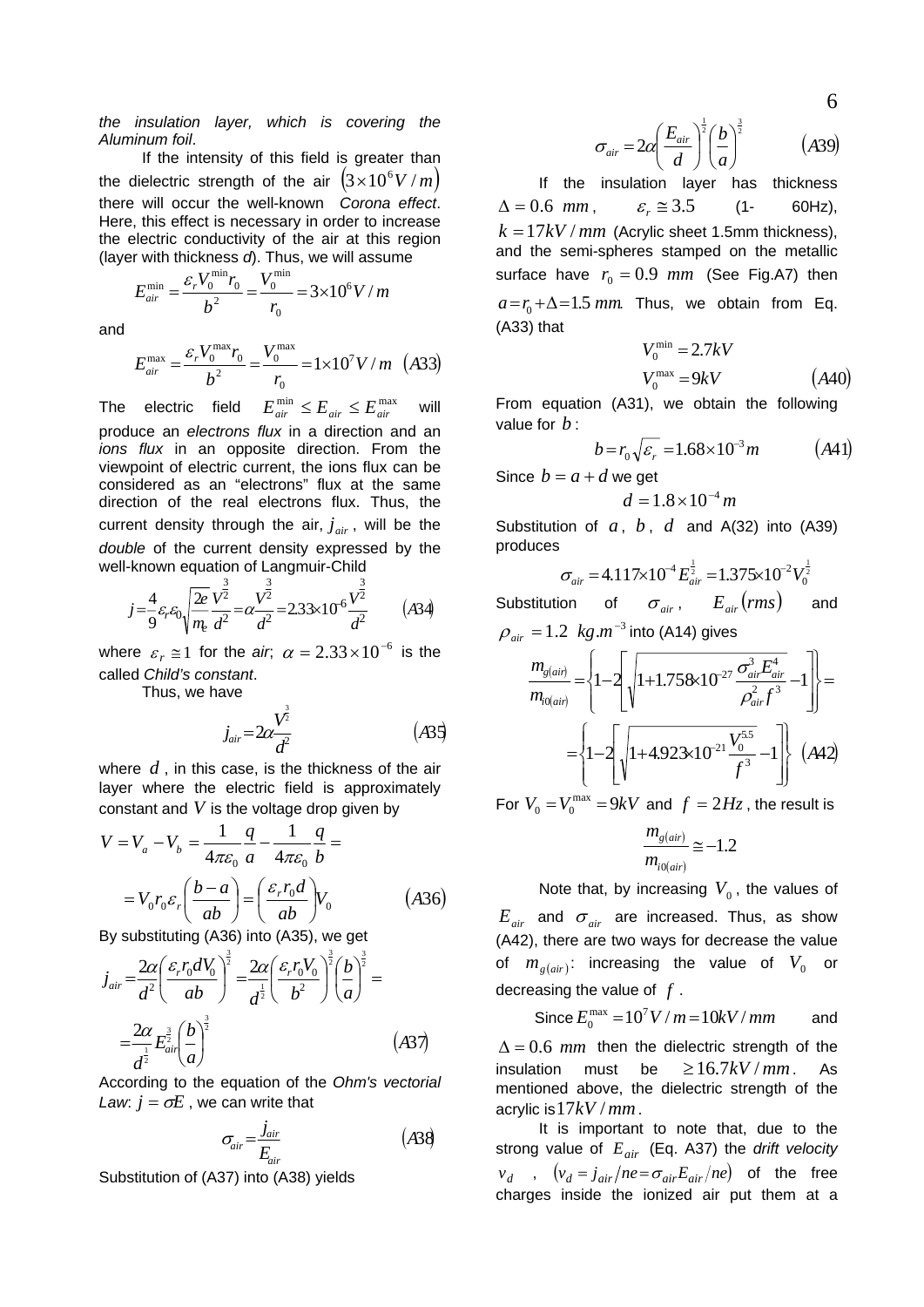distance  $x = v_d/t = 2fv_d \approx 0.4m$ , which is much

greater than the distance  $d = 1.8 \times 10^{-4} m$ . Consequently, the number  $n$  of free charges decreases strongly inside the air layer of thickness  $d^{-1}$ , except, obviously, in a thin layer, very close to the dielectric, where the number of free charges remains sufficiently increased, to maintain the air conductivity with  $\sigma_{air} \approx 1.1 S/m$ (Eq. A39).

The thickness  $h$  of this thin air layer close to the dielectric can be easily evaluated starting from the charge distribution in the neighborhood of the dielectric, and of the repulsion forces established among them. The result is  $h\!=\!\sqrt{0.06 e/4\pi\varepsilon_0 E}\cong\!4\!\times\!10^{-9}\,m$  . This is, therefore, the thickness of the *Air* Gravitational Shielding. If the area of this Gravitational Shielding is equal to the area of a format A4 sheet of paper, i.e.,  $A = 0.20 \times 0.291 = 0.0582m^2$ , we obtain the following value for the resistance  $R_{air}$  of the Gravitational Shielding:  $R_{air} = h / \sigma_{air} A \approx 6 \times 10^8 \Omega$ . Since the maximum electrical current through this air layer is  $i^{max} = j^{max} A \approx 400kA$ , then the maximum power radiated from the Gravitational Shielding is  $P_{air}^{\text{max}} = R_{air} \left( i_{air}^{\text{max}} \right)^2 \approx 10 kW$ . This means that a very strong light will be radiated from this type of Gravitational Shielding. Note that this device can also be used as a lamp, which will be much more efficient than conventional lamps.

 Coating a ceiling with this lighting system enables the entire area of ceiling to produce light. This is a form of lighting very different from those usually known.

Note that the value  $P_{air}^{max} \cong 10 kW$ , defines the power of the transformer shown in Fig.A10. Thus, the maximum current in the secondary is  $i_s^{\text{max}} = 9kV/10kW = 0.9A$ .

 Above the Gravitational Shielding, <sup>σ</sup> *air* is reduced to the normal value of conductivity of the atmospheric air  $\left( \approx 10^{-14} S/m \right)$ . Thus, the power radiated from this region is

$$
P_{air}^{\max} = (d - h)(i_{air}^{\max})^2 / \sigma_{air} A =
$$
  
=  $(d - h)A \sigma_{air} (E_{air}^{\max})^2 \approx 10^{-4} W$ 

 Now, we will describe a method to coat the Aluminum semi-spheres with acrylic in the necessary dimensions  $(\Delta = a - r_0)$ , we propose the following method. First, take an Aluminum plate with  $21cm \times 29.1cm$  (A4 format). By

 $\overline{a}$ 

means of a convenient process, several semispheres can be stamped on its surface. The semi-spheres have radius  $r_0 = 0.9$   $mm$ , and are joined one to another. Next, take an acrylic sheet (A4 format) with 1.5mm thickness (See Fig.A8 (a)). Put a heater below the Aluminum plate in order to heat the Aluminum (Fig.A8 (b)). When the Aluminum is sufficiently heated up, the acrylic sheet and the Aluminum plate are pressed, one against the other, as shown in Fig. A8 (c). The two D devices shown in this figure are used in order to impede that the press compresses the acrylic and the aluminum to a distance shorter than  $y + a$ . After some seconds, remove the press and the heater. The device is ready to be subjected to a voltage  $V_0$  with frequency  $f$ , as shown in Fig.A9. Note that, in this case, the balance is not necessary, because *the substance that produces the gravitational shielding* is an *air layer* with thickness  $d$  above the acrylic sheet. This is, therefore, more a type of Gravity Control Cell (GCC) with *external gravitational shielding*.

 It is important to note that this GCC can be made very thin and as flexible as a fabric. Thus, it can be used to produce *anti- gravity clothes*. These clothes can be extremely useful, for example, to walk on the surface of high gravity planets.

 Figure A11 shows some geometrical forms that can be stamped on a metallic surface in order to produce a Gravitational Shielding effect, similar to the produced by the *semispherical form*.

 An obvious evolution from the semispherical form is the *semi-cylindrical* form shown in Fig. A11 (b); Fig.A11(c) shows *concentric metallic rings* stamped on the metallic surface, an evolution from Fig.A11 (b). These geometrical forms produce the same effect as the semispherical form, shown in Fig.A11 (a). By using concentric metallic rings, it is possible to build *Gravitational Shieldings* around bodies or spacecrafts with several formats (spheres, ellipsoids, etc); Fig. A11 (d) shows a Gravitational Shielding around a Spacecraft with *ellipsoidal form*.

 The previously mentioned Gravitational Shielding, produced on a thin layer of ionized air, has a *behavior different from* the Gravitational Shielding produced on a *rigid substance*. When the gravitational masses of the air molecules, inside the shielding, are reduced to within the range  $+0.159m_i < m_g < -0.159m_i$ , they go to the *imaginary space-time*, as previously shown in this article. However, the electric field  $E_{air}$  stays at the real space-time. Consequently, the molecules return immediately to the real space-

<span id="page-6-0"></span><sup>&</sup>lt;sup>‡</sup> Reducing therefore, the conductivity  $\sigma_{air}$ , to the normal value of conductivity of the atmospheric air.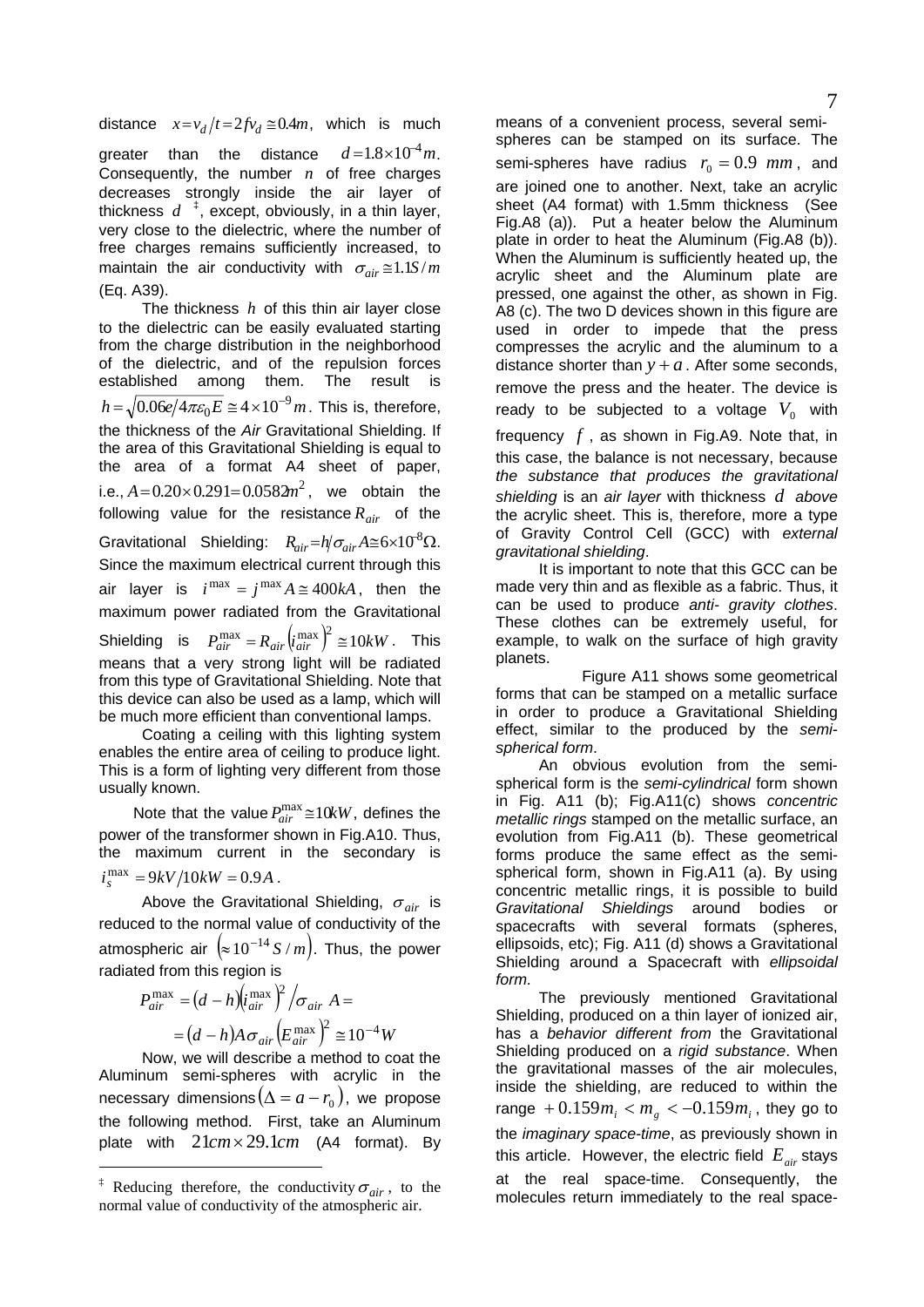time in order to return soon after to the *imaginary* space-time, due to the action of the electric field  $E_{\scriptscriptstyle air}$ .

 In the case of the Gravitational Shielding produced on a *solid substance*, when the molecules of the substance go to the *imaginary* space-time, *the electric field that produces the effect, also goes to the imaginary space-time together with them*, since in this case, the substance of the Gravitational Shielding is rigidly connected to the metal that produces the electric field. (See Fig. A12 (b)). This is the fundamental difference between the *non-solid* and *solid* Gravitational Shieldings.

 Now, consider a Gravitational Spacecraft that is able to produce an *Air* Gravitational Shielding and also a *Solid* Gravitational Shielding, as shown in Fig. A13 (a)  $§$ . Assuming that the intensity of the electric field,  $E_{air}$ , necessary to reduce the gravitational mass of the *air molecules* to within the range  $+0.159m_{i}$  <  $m_{g}$  <  $-0.159m_{i}$ , is much smaller than the intensity of the electric field,  $E_{rs}$ , necessary to reduce the gravitational mass of the *solid substance* to within the range then conclude that the Gravitational Shielding made of ionized air goes to the imaginary space-time *before* the Gravitational Shielding made of *solid substance*. When this occurs the spacecraft does not go to the imaginary space-time together with the Gravitational Shielding of air, because the air molecules are not rigidly connected to the spacecraft. Thus, while the air molecules go into the imaginary space-time, the spacecraft stays in the *real space-time*, and remains subjected to the effects of the Gravitational Shielding around it,  $+0.159m_i < m_g < -0.159m_i$ ,

-

since the shielding does not stop to work, due to its extremely short permanence at the imaginary space-time. Under these circumstances, the gravitational mass of the Gravitational Shielding can be reduced to  $m<sub>g</sub> ≈ 0$  . For example,  $m<sub>g</sub> ≈ 10<sup>-4</sup> kg$  . Thus, if the *inertial mass* of the Gravitational Shielding is  $m_{i0} \cong 1kg$ , then  $\chi = m_g / m_{i0} \cong 10^{-4}$ . As we have seen, this means that *the inertial effects on the spacecraft* will be reduced by  $\chi \approx 10^{-4}$ . Then, in spite of the effective acceleration of the spacecraft be, for example,  $a = 10^5$ m.s<sup>-2</sup>, the effects on the crew of the spacecraft will be equivalent to an acceleration of only

$$
a' = \frac{m_g}{m_{i0}} a = \chi \ a \approx 10 m.s^{-1}
$$

This is the magnitude of the acceleration upon the passengers in a contemporary commercial jet.

 Then, it is noticed that Gravitational Spacecrafts can be subjected to enormous *accelerations* (or *decelerations*) without imposing any harmful impacts whatsoever on spacecrafts or its crew.

 Now, imagine that the intensity of the electric field that produces the Gravitational Shielding around the spacecraft is *increased* up to reaching the value  $E_{rs}$  that reduces the gravitational mass of the *solid* Gravitational Shielding to within the range  $+ 0.159m_{i}$  <  $m_{g}$  <  $-0.159m_{i}$ . Under these circumstances, the *solid* Gravitational Shielding goes to the imaginary space-time and, since it is rigidly connected to the spacecraft, also the spacecraft goes to the imaginary space-time together with the Gravitational Shielding. Thus, the spacecraft can travel within the imaginary space-time and make use of the Gravitational Shielding around it.

 As we have already seen, the maximum velocity of propagation of the interactions in the imaginary space-time is *infinite* (in the real spacetime this limit is equal to the light velocity *c* ). This means that *there are no limits for the velocity of the spacecraft in the imaginary space-time*. Thus, the acceleration of the spacecraft can reach, for example,  $a=10^9$   $m.s^{-2}$ , which leads the spacecraft to attain velocities  $V \approx 10^{14}$  m.s<sup>-1</sup> (about 1 million times the speed of light) after one day of trip. With this velocity, after 1 month of trip the spacecraft would have traveled about  $10^{21}$  *m*. In order to have idea of this distance, it is enough to remind that the diameter of our Universe (visible Universe) is of the order of  $10^{26}$  m.

<span id="page-7-0"></span><sup>§</sup> The *solid* Gravitational Shielding can also be obtained by means of *an ELF electric current through a metallic lamina* placed *between the semi-spheres and the Gravitational Shielding of Air* (See Fig.A13 (a)). The gravitational mass of the solid Gravitational Shielding will be controlled just by means of the intensity of the ELF electric current. Recently, it was discovered that Carbon nanotubes (CNTs) can be added to *Alumina*  $(A_1, O_3)$  to convert it into a good electrical conductor. It was found that the electrical conductivity increased up to 3375 S/m at 77°C in samples that were 15% nanotubes by volume [12]. It is known that the density of  $\alpha$ -Alumina is 3.98kg.m<sup>-3</sup> and that it can withstand 10-20 KV/mm. Thus, these values show that the Alumina-CNT can be used to make a *solid* Gravitational Shielding. In this case, the electric field produced by means of the semi-spheres will be used to control the gravitational mass of the Alumina-CNT.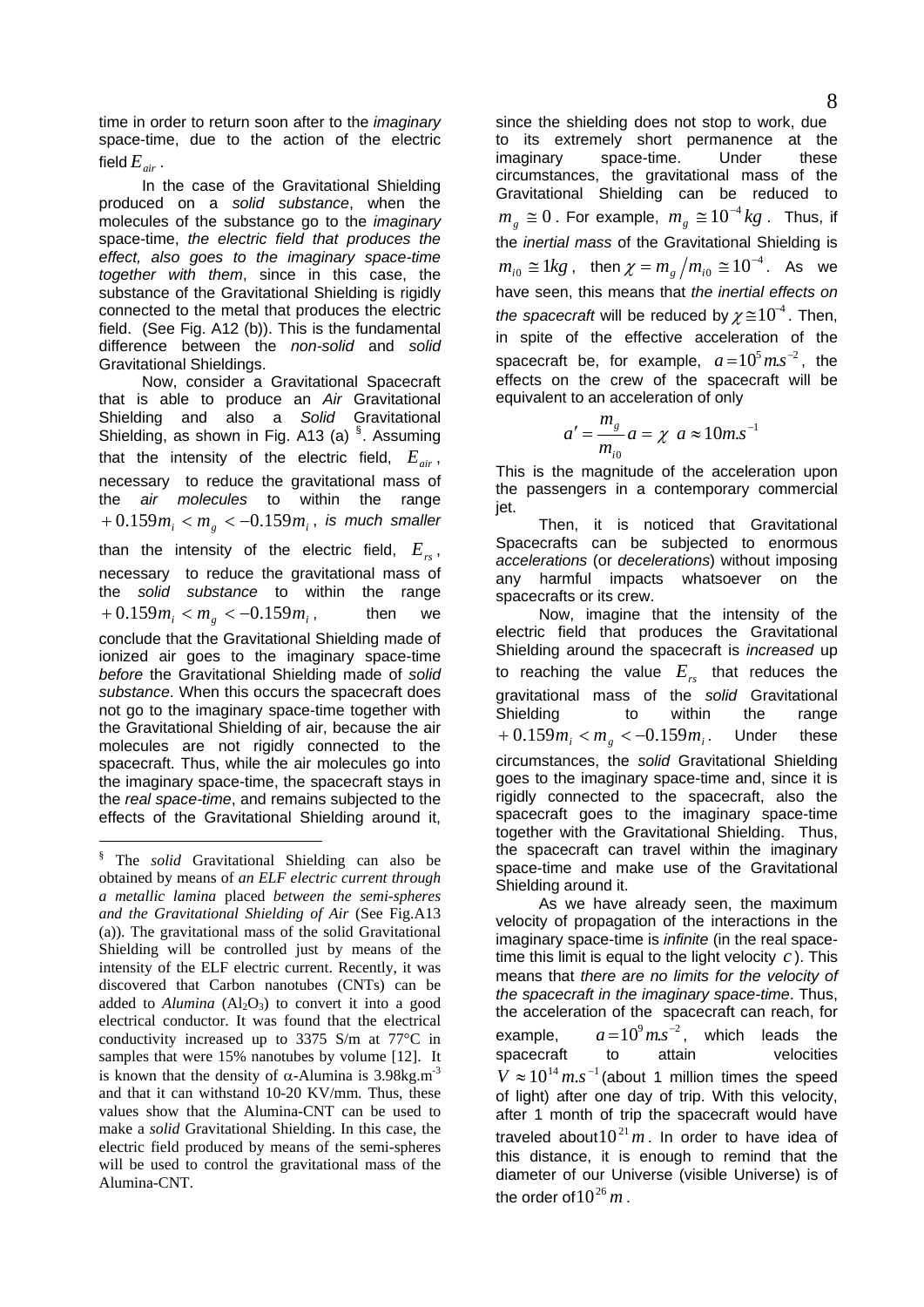Due to the extremely low density of the *imaginary* bodies, the collision between them cannot have the same consequences of the collision between the real bodies.

 Thus, *for a Gravitational Spacecraft in imaginary state, the problem of the collision in high-speed doesn't exist.* Consequently, the Gravitational Spacecraft can transit freely in the imaginary Universe and, in this way, reach easily any point of our real Universe once they can make the transition back to our Universe by only increasing the gravitational mass of the Gravitational Shielding of the spacecraft in such way that it leaves the range of  $+0.159M/_{\odot}$ 

 $\text{to} -0.159M_{i}$ .

 The return trip would be done in similar way. That is to say, the spacecraft would transit in the imaginary Universe back to the departure place where would reappear in our Universe. Thus, trips through our Universe that would delay millions of years, at speeds close to the speed of light, could be done in just a few *months* in the imaginary Universe.

 In order to produce the acceleration of  $a \approx 10^9 \,$ m.s<sup> $-2$ </sup> upon the spacecraft we propose a Gravitational Thruster with 10 GCCs (10 Gravitational Shieldings) of the type with several semi-spheres stamped on the metallic surface, as previously shown, or with the *semi-cylindrical* form shown in Figs. A11 (b) and (c). The 10 GCCs are filled with air at 1 atm and 300K. If the insulation layer is made with *Mica*  $(\varepsilon_r \cong 5.4)$  and has thickness  $\Delta = 0.1$  mm, and the semispheres stamped on the metallic surface have (See Fig.A7) then  $r_0 = 0.4$  *mm*  $a = r_0 + \Delta = 0.5$  *mm*. Thus, we get

<span id="page-8-0"></span>and

$$
d = b - a = 4.295 \times 10^{-4} m
$$

 $b = r_0 \sqrt{\varepsilon_r} = 9.295 \times 10^{-4} m$ 

Then, from Eq. A42 we obtain

<span id="page-8-1"></span>
$$
\chi_{air} = \frac{m_{g(air)}}{m_{f0(air)}} = \left\{ 1 - 2 \left[ \sqrt{1 + 1.758 \times 10^{-27} \frac{\sigma_{air}^3 E_{air}^4}{\rho_{air}^2 f^3}} - 1 \right] \right\} = \left\{ 1 - 2 \left[ \sqrt{1 + 1.0 \times 10^{-18} \frac{V_0^{5.5}}{f^3}} - 1 \right] \right\}
$$

For  $V_0 = V_0^{\text{max}} = 15.6kV$  and  $f = 0.12Hz$ , the result is

$$
\chi_{air} = \frac{m_{g(air)}}{m_{i0(air)}} \approx -1.6 \times 10^4
$$

Since  $E_0^{\max} = V_0^{\max}/r_0$  is now given by  $E_0^{\text{max}} = 156kV/0.9mm = 17.3kV/mm$  and  $\Delta = 0.1$  *mm* 

then the dielectric strength of the insulation must be  $≥173kV / mm$ . As shown in the table below<sup>[\\*\\*](#page-8-0)</sup>, *0.1mm - thickness of Mica can withstand* below<sup>2</sup>, 0.1mm - thickness of Mica can withstand 17.6  $kV$  (that is greater than  $V_0^{\text{max}} = 15.6kV$ ), in such way that the dielectric strength is *176 kV/mm*.

 The Gravitational Thrusters are positioned at the spacecraft, as shown in Fig. A13 (b). Then, when the spacecraft is in the *intergalactic space*, the gravity acceleration upon the gravitational mass  $m_{gt}$  of the bottom of the thruster (See Fig.A13 (c)), is given by [2]

$$
\vec{a} \equiv (\chi_{air})^{10} \vec{g}_M \equiv -(\chi_{air})^{10} G \frac{M_g}{r^2} \hat{\mu}
$$

where  $M_{g}$  is the gravitational mass in front of the spacecraft.

 For simplicity, let us consider just the effect of a hypothetical volume of intergalactic matter in front of the spacecraft  $(r \approx 30m)$ . The average density of matter in the *intergalactic*   $median \text{ (IGM)}$  is  $\rho_{ig} \approx 10^{-26} kg m^{-3}$ ,<sup>[††](#page-8-1)</sup>. Thus,  $V = 10 \times 10^3 \times 10^3 = 10^7 m^3$ 

for 
$$
\chi_{air} \approx -1.6 \times 10^4
$$
 we get

1

$$
a = -(-1.6 \times 10^4)^{10} \left(6.67 \times 10^{-11} \left( \frac{10^{-19}}{30^2} \right) \right) =
$$
  
= -10<sup>9</sup> m.s<sup>-2</sup>

In spite of this gigantic acceleration, the inertial effects for the crew of the spacecraft can be strongly reduced if, for example, the gravitational mass of the Gravitational Shielding is reduced

<sup>\*\*</sup> The *dielectric strength* of some dielectrics can have different values in lower thicknesses. This is, for example, the case of the *Mica*.

|      |                  | Dielectric Thickness (mm) Dielectric Strength (kV/mm) |
|------|------------------|-------------------------------------------------------|
| Mica | $0.01$ mm        | 200                                                   |
| Mica | $0.1 \text{ mm}$ | 176                                                   |
| Mica | 1 mm             | 61                                                    |

†† Some theories put the average density of the Universe as the equivalent of *one hydrogen atom per cubic mete*r [13, 14]. The density of the universe, however, is clearly not uniform. Surrounding and stretching between galaxies, there is a rarefied plasma [15] that is thought to possess a cosmic filamentary structure [16] and that is slightly denser than the average density in the universe. This material is called the *intergalactic medium (IGM)* and is mostly ionized hydrogen; i.e. a plasma consisting of equal numbers of electrons and protons. The IGM is thought to exist at a density of 10 to 100 times the average density of the Universe (10 to 100 hydrogen atoms per cubic meter, i.e.,  $\approx 10^{-26}$  kg  $m^{-3}$ ).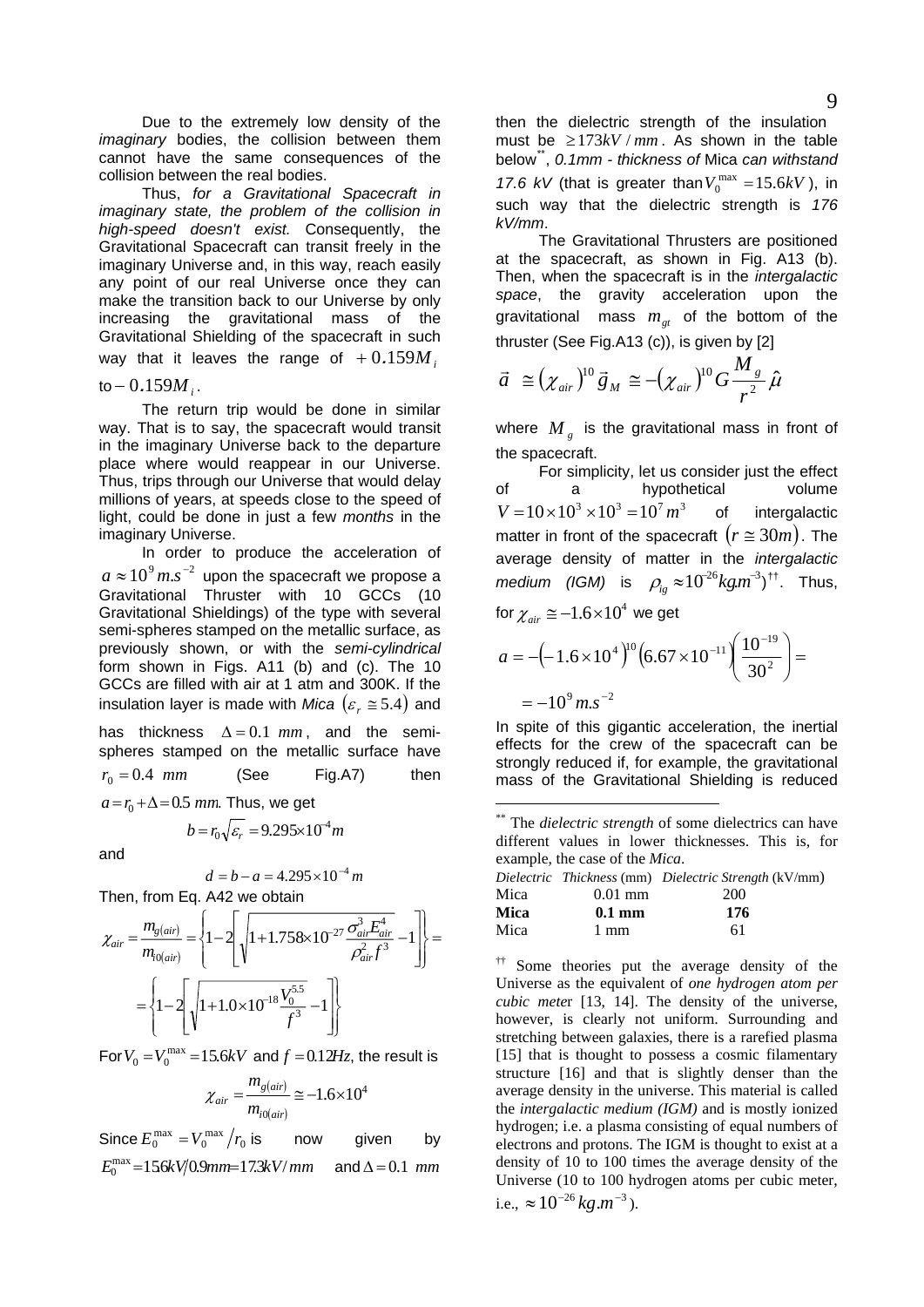down to  $m_g \approx 10^{-6} kg$  and its inertial mass is Then, we get  $m_{i0} \approx 100kg$ .  $\chi = m_g / m_{i0} \approx 10^{-8}$ . Therefore, *the inertial effects on the spacecraft* will be reduced by  $\chi \!\cong\! 10^8$ , and consequently, the inertial effects on the crew of the spacecraft would be *equivalent to*  an acceleration  $a'$  of only

$$
a' = \frac{m_g}{m_{i0}} a = (10^{-8})(10^9) \approx 10 m.s^{-2}
$$

Note that the Gravitational Thrusters in the spacecraft must have a very small diameter (of the order of *millimeters*) since, obviously, the hole through the Gravitational Shielding cannot be large. Thus, these thrusters are in fact, *Micro-Gravitational Thrusters*. As shown in Fig. A13 (b), it is possible to place several microgravitational thrusters in the spacecraft. This gives to the Gravitational Spacecraft, several degrees of freedom and shows the enormous superiority of this spacecraft in relation to the contemporaries spacecrafts.

 The density of matter in the *intergalactic medium (IGM)* is about *10 -26 kg.m-3* , which is very less than the density of matter in the *interstellar medium*  $(-10^{21} \text{ kg.m}^3)$  that is less than the density of matter in the *interplanetary medium* (~ $10^{20}$  kg.m<sup>-3</sup>). The density of matter is enormously increased inside the Earth's atmosphere (1.2*kg.m-3* near to Earth's surface). Figure A14 shows the gravitational acceleration acquired by a Gravitational Spacecraft, in these media, using Micro-Gravitational thrusters.

 In relation to the *Interstellar* and *Interplanetary medium*, the *Intergalactic medium* requires the greatest value of  $\chi_{\text{air}}$  ( $\chi$  inside the *Micro-Gravitational Thrusters*), i.e.,  $\chi_{\textit{air}} \approx -1.6 \times 10^4$ . This value strongly decreases when the spacecraft is within the Earth's atmosphere. In this case, it is sufficient only<sup>#‡</sup>  $\chi_{\scriptscriptstyle air} \cong -10$  in order to obtain:

$$
a = -(\chi_{air})^{10} G \frac{\rho_{arm} V}{r^2} \cong
$$
  
\n
$$
\cong -(-10)^{10} \left(6.67 \times 10^{-11}\right) \frac{1.2(10^7)}{(20)^2} \cong 10^4 m.s^{-2}
$$
  
\nWith this acceleration the Gravitational

-

<span id="page-9-0"></span><sup>‡‡</sup> This value is within the range of values of  $\chi$  $\left( \chi \langle -10^3 \rangle \right)$  *See Eq.A15*), which can be produced by means of *ELF electric currents* through metals as *Aluminum*, etc. This means that, in this case, if convenient, we can replace *air* inside the GCCs of the Gravitational Micro-thrusters by metal laminas with *ELF electric currents* through them.

Spacecraft can reach about *50000 km/h* in a few seconds. Obviously, the Gravitational Shielding of the spacecraft will reduce strongly *the inertial effects upon the crew* of the spacecraft, in such way that the inertial effects of this strong acceleration will not be felt. In addition, the *artificial atmosphere*, which is possible to build around the spacecraft, by means of gravity control technologies shown in this article (See Fig.6) and [2], will protect it from the *heating* produced by the friction with the Earth's atmosphere. Also, the gravity can be controlled inside of the Gravitational Spacecraft in order to maintain a value close to the Earth's gravity as shown in Fig.3.

 Finally, it is important to note that a Micro-Gravitational Thruster does not work *outside* a Gravitational Shielding, because, in this case, *the resultant upon the thruster is null* due to the symmetry (See Fig. A15 (a)). Figure A15 (b) shows a micro-gravitational thruster inside a Gravitational Shielding. This thruster has 10 Gravitational Shieldings, in such way that the gravitational acceleration upon the *bottom* of the thruster, due to a gravitational mass  $M_{g}$  *in front* 

of the thruster, is  $a_{10} = \chi_{air}^{10} a_0$  where  $a_0 = -GM_{g}/r^2$  is the gravitational acceleration acting on the front of the micro-gravitational thruster. *In the opposite direction*, the gravitational acceleration upon the bottom of the thruster, produced by a gravitational mass  $M_{g}$ , is

$$
a'_0 = \chi_s \left( -GM_g / r'^2 \right) \cong 0
$$

since  $\chi_s \equiv 0$  due to the Gravitational Shielding around the micro-thruster (See Fig. A15 (b)). Similarly, the acceleration in front of the thruster is

$$
a'_{10} = \chi_{air}^{10} a'_{0} = \left[ \chi_{air}^{10} \left( -GM_{g} /r'^{2} \right) \right] \chi_{s}
$$

where  $\left[ \chi_{air}^{10} \left( -GM_{g} / r'^{2} \right) \right] < a_{10}$ , since  $r' > r$ . Thus, for  $a_{10} \approx 10^9 \text{ m.s}^{-2}$  and  $\chi_s \approx 10^{-8}$  we conclude that  $a'_{10}$  <  $10ms^{-2}$ . This means that  $a'_{10}$   $<<$   $a_{10}$ . Therefore, we can write that the resultant on the micro-thruster can be expressed by means of the following relation

$$
R \cong F_{10} = \chi^{10}_{air} F_0
$$

 Figure A15 (c) shows a Micro-Gravitational Thruster with *10 Air Gravitational Shieldings* (10 GCCs). Thin Metallic laminas are placed after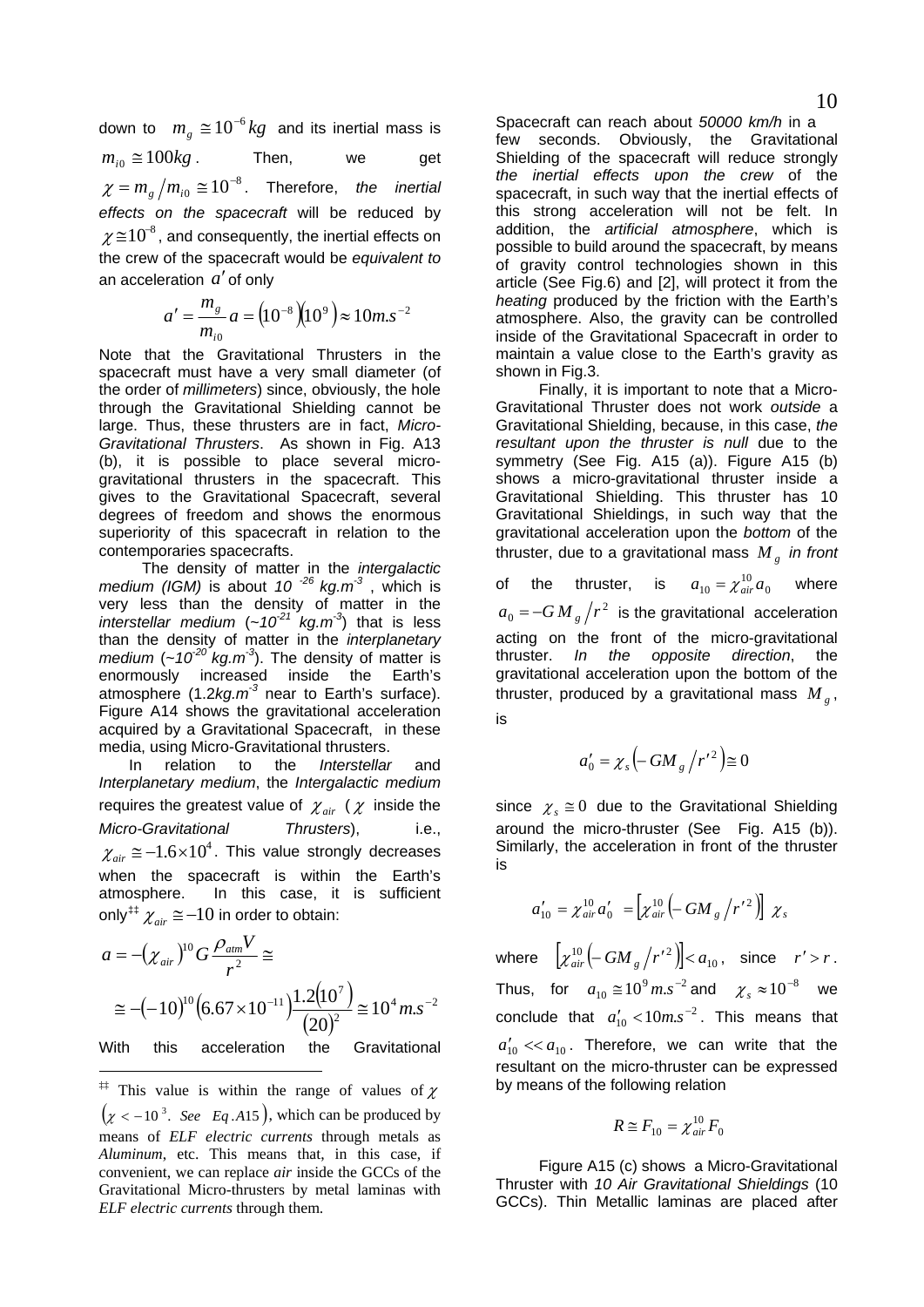each *Air* Gravitational Shielding in order to retain the electric field  $E_b = V_0/x$ , produced by metallic *surface behind* the semi-spheres. The laminas with semi-spheres stamped on its surfaces are connected to the ELF voltage source  $V_0$  and the thin laminas in front of the Air Gravitational Shieldings are grounded. The air inside this Micro-Gravitational Thruster is at 300K, 1atm.

 We have seen that the insulation layer of a GCC can be made up of Acrylic, Mica, etc. Now, we will design a GCC using *Water* (*distilled water*,  $\varepsilon_{r(H_2O)} = 80$  and Aluminum semi*cylinders* with radius  $r_0 = 1.3$  *mm*. Thus, for  $\Delta = 0.6$ *mm*, the new value of *a* is  $a = 1.9$ *mm*. Then, we get

$$
b = r_0 \sqrt{\varepsilon_{r(H_2 O)}} = 11.63 \times 10^3 m \qquad (A43)
$$

$$
d = b - a = 9.73 \times 10^3 m \tag{A44}
$$

and

$$
E_{air} = \frac{1}{4\pi\varepsilon_{r(air)}\varepsilon_0} \frac{q}{b^2} =
$$
  

$$
= \varepsilon_{r(H_{2O})} \frac{V_0 r_0}{\varepsilon_{r(air)}b^2} =
$$
  

$$
= \frac{V_0/r_0}{\varepsilon_{r(air)}} \approx \frac{V_0}{r_0} = 11111 V_0
$$
 (A45)

Note that

$$
E_{(H_2O)} = \frac{V_0/r_0}{\varepsilon_{r(H_2O)}}
$$

and

$$
E_{(acrylic)} = \frac{V_0/r_0}{\varepsilon_{r(acrylic)}}
$$

Therefore,  $E_{(H_2O)}$  and  $E_{(acrylic)}$  are much smaller than  $E_{air}$ . Note that for  $V_0 \le 9kV$  the intensities of  $E_{(H_2O)}$  and  $E_{(acrylic)}$  are not sufficient to produce the ionization effect, which increases the electrical conductivity. Consequently, the conductivities of the water and the acrylic remain  $<< 1$   $Sm^{-1}$ . In this way, with  $E_{(H_2O)}$  and  $E_{(acrylic)}$  much smaller than  $E_{air}$ , and  $\sigma_{(H2O)} \ll 1$ ,  $\sigma_{(acrylic)} \ll 1$ , the decrease in both the gravitational mass of the acrylic and the gravitational mass of water, according to Eq.A14, is negligible. This means that only in the air layer the decrease in the gravitational mass will be relevant.

 Equation A39 gives the electrical conductivity of the air layer, i.e.,

$$
\sigma_{air} = 2a \left(\frac{E_{air}}{d}\right)^{\frac{1}{2}} \left(\frac{b}{a}\right)^{\frac{3}{2}} = 0.029 V_0^{\frac{1}{2}}
$$
 (A4)

Note that  $b = r_0 \sqrt{\varepsilon_r (H_2 \rho)}$ . Therefore, here the value of *b* is larger than in the case of the acrylic. Consequently, *the electrical conductivity of the air layer will be larger here than in the case of acrylic.* 

Substitution of  $\sigma_{(air)}$ ,  $E_{air}$  (*rms*) and  $\rho_{air} = 1.2 kg.m^{-3}$  into Eq. A14, gives

$$
\frac{m_{g(ai)}}{m_{\Omega(ai)}} = \left\{ 1 - 2 \left[ \sqrt{1 + 4.54 \times 10^{-20} \frac{V_0^{5.5}}{f^3}} - 1 \right] \right\} \tag{A47}
$$

For  $V_0 = V_0^{\text{max}} = 9kV$  and  $f = 2Hz$ , the result is

$$
\frac{m_{g(air)}}{m_{i0(air)}} \cong -8.4
$$

This shows that, by using *water* instead of acrylic, the result is much better.

 In order to build the GCC based on the calculations above (See Fig. A16), take an Acrylic plate with *885mm* X *885m* and *2mm* thickness, then paste on it an Aluminum sheet with *895.2mm* X *885mm* and *0.5mm* thickness(note that two edges of the Aluminum sheet are bent as shown in Figure A16 (b)). Next, take *342* Aluminum yarns with *884mm* length and *2.588mm* diameter (wire # 10 AWG) and insert them side by side on the Aluminum sheet. See in Fig. A16 (b) the detail of fixing of the yarns on the Aluminum sheet. Now, paste acrylic strips (with *13.43mm* height and *2mm* thickness) around the Aluminum/Acrylic, making a box. Put *distilled water* (approximately *1 litter*) inside this box, up to a height of exactly *3.7mm* from the edge of the acrylic base. Afterwards, paste an Acrylic lid (*889mm* X *889mm* and *2mm* thickness) on the box. Note that above the water there is an *air* layer with *885mm* X *885mm* and *7.73mm* thickness (See Fig. A16). This thickness plus the acrylic lid thickness (*2mm*) is equal to  $d = b - a = 9.73$  *mm* where  $b = r_0 \sqrt{\varepsilon_r H_2 \rho} = 11.63$  *mm* and  $a = r_0 + \Delta = 1.99$  *mm*, since  $r_0 = 1.3$  *mm*,  $\varepsilon_{r(H_2O)} = 80$  and  $\Delta = 0.6$ *mm*.

 Note that the gravitational action of the electric field  $E_{air}$ , extends itself only up to the distance  $d$ , which, in this GCC, is given by the sum of the Air layer thickness (*7.73mm*) plus the thickness of the Acrylic lid (*2mm*).

 Thus, it is ensured the gravitational effect on the air layer while it is practically nullified in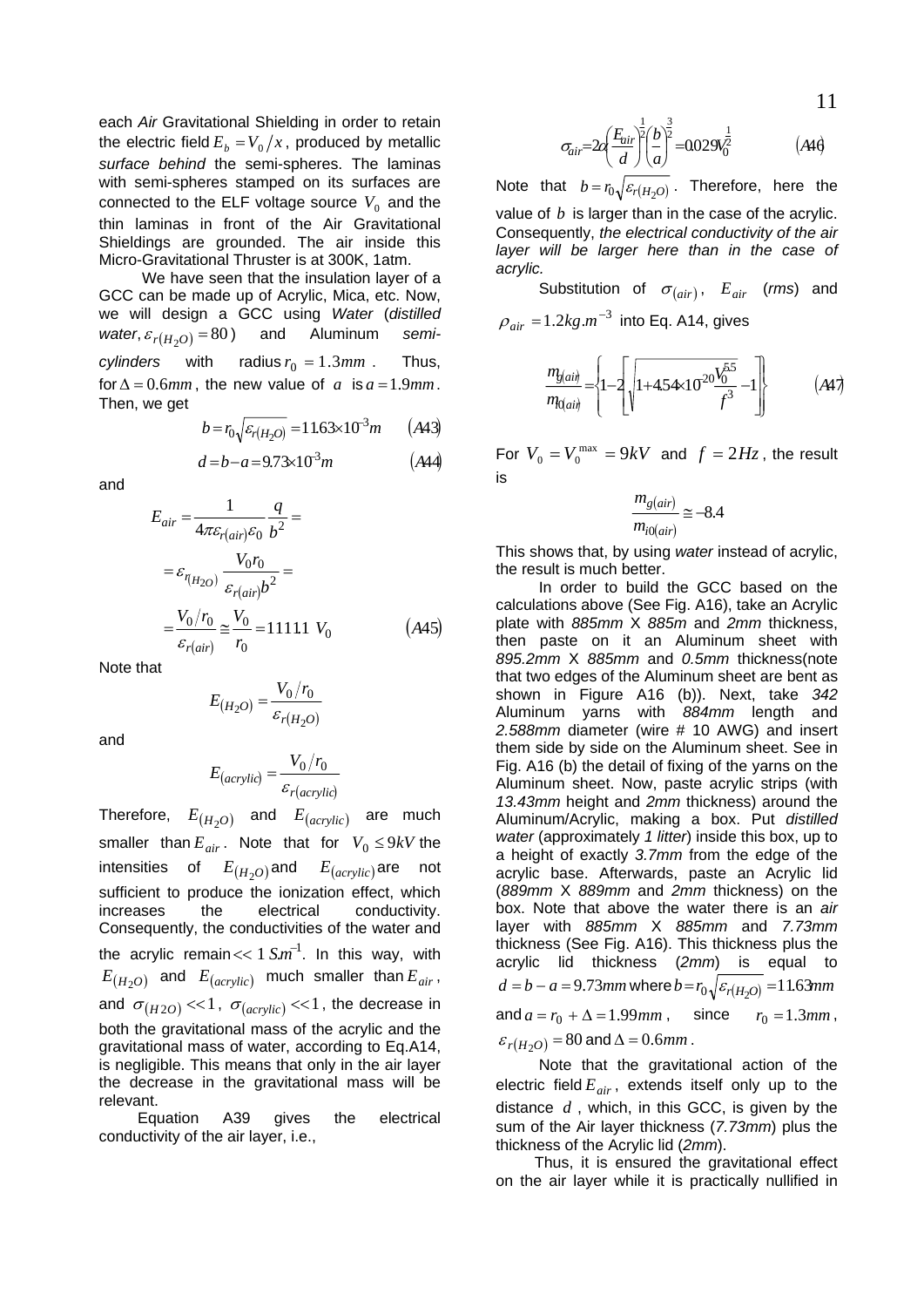the acrylic sheet above the air layer, since  $E_{(acrylic)} \ll E_{air}$  and  $\sigma_{(acrylic)} \ll 1$ .

 With this GCC, we can carry out an experiment where the *gravitational mass of the air layer* is progressively reduced when the voltage applied to the GCC is increased (or when the frequency is decreased). A precision balance is placed below the GCC in order to measure the mentioned mass decrease for comparison with the values predicted by Eq. A(47). In total, this GCC weighs about *6kg*; the *air layer 7.3grams*. The balance has the following characteristics: *range 0-6kg; readability 0.1g*. Also, in order to prove the *Gravitational Shielding Effect*, we can put a *sample* (connected to a dynamometer) above the GCC in order to check the gravity acceleration in this region.

 In order to prove *the exponential effect* produced by the superposition of the Gravitational Shieldings, we can take three similar GCCs and put them one above the other, in such way that above the GCC 1 the gravity acceleration will be  $g' = \chi g$ ; above the GCC2  $g'' = \chi^2 g$ , and above the GCC3  $g''' = \chi^3 g$ . Where  $\chi$  is given by Eq. (A47).

 It is important to note that the intensity of the electric field through the air *below* the GCC is *much smaller* than the intensity of the electric field through the air layer inside the GCC. In addition, the electrical conductivity of the air below the GCC is much smaller than the conductivity of the air layer inside the GCC. Consequently, the decrease of the gravitational mass of the air below the GCC, according to Eq.A14, is negligible. This means that the GCC1, GCC2 and GCC3 can be simply overlaid, on the experiment proposed above. However, since it is necessary to put samples among them in order to measure the gravity above each GCC, we suggest a spacing of 30cm or more among them.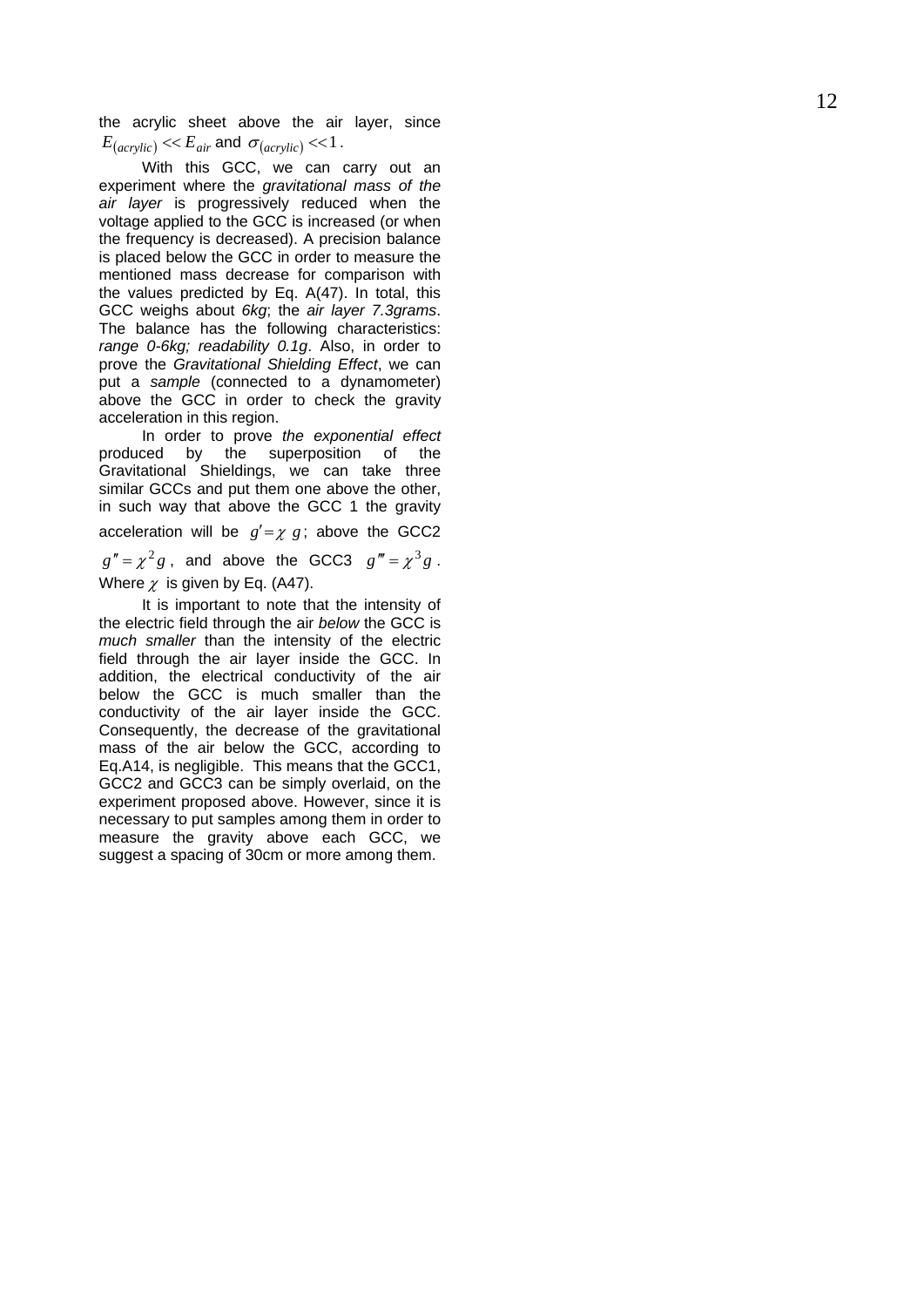

Figure A2 – Experimental Set-up 1.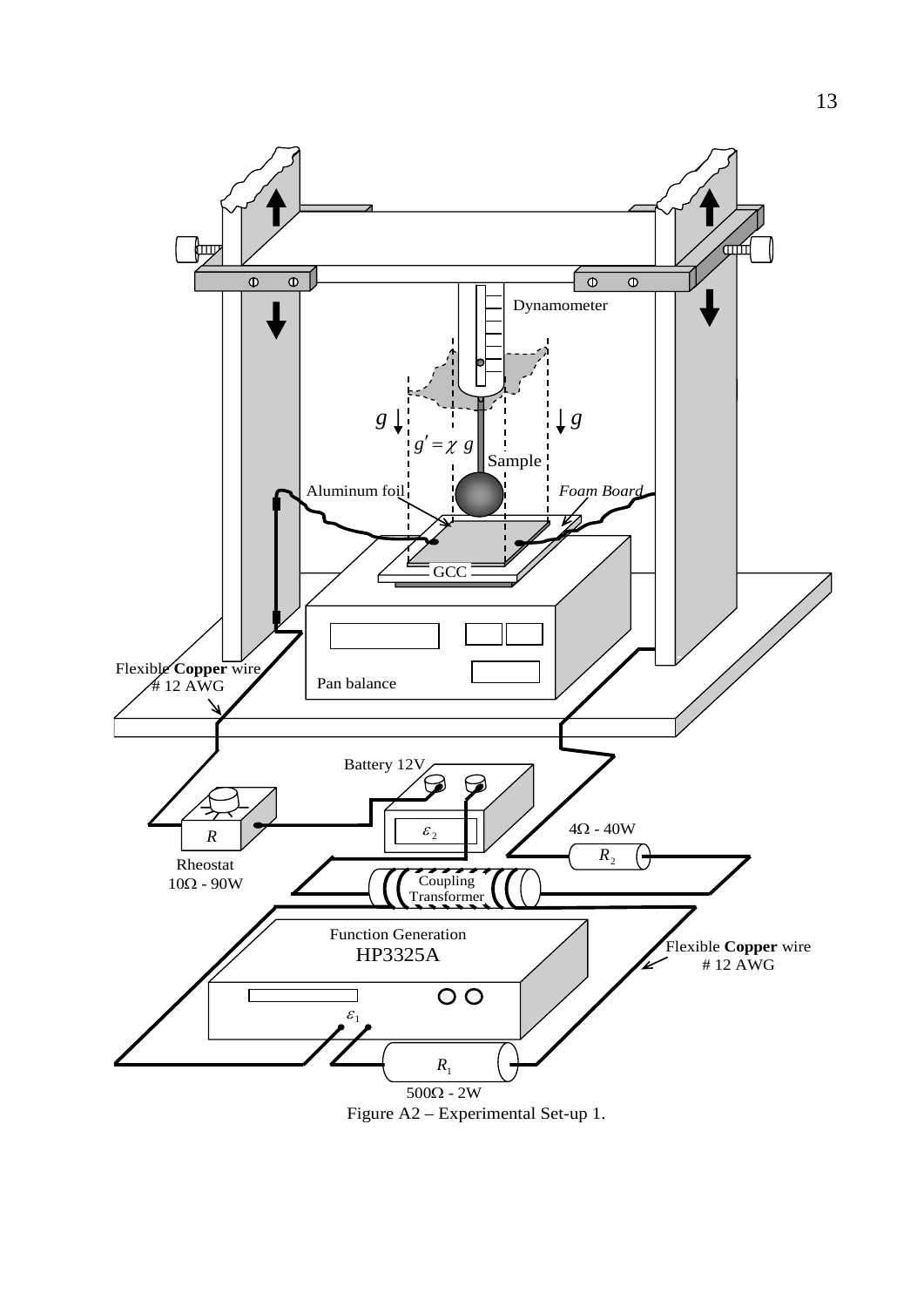

Figure A3 – The Simplest *Gravity Control Cell* (GCC).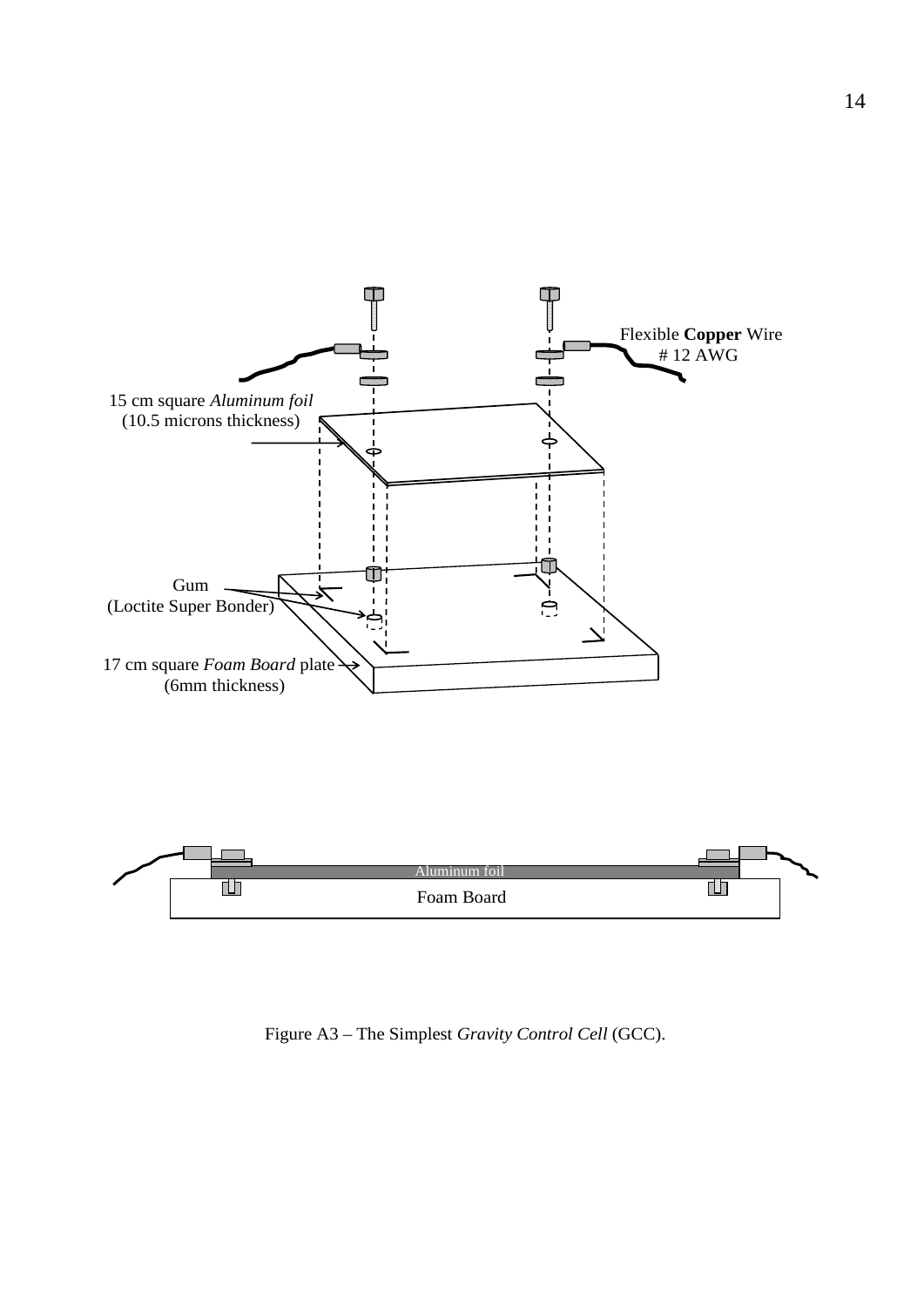

 $r_{i1} < 2\Omega;$   $R_1 = 500\Omega - 2$  *W*;  $\varepsilon_2 = 12V$  *DC*;  $r_{i2} < 0.1\Omega$  (*Battery*),  $I_1^{\max} = 56mA$  (*rms*),  $I_2^{\max} = 3A$ ;  $I_3^{\max} \approx 3A$  (*rms*) • Air core 10 - mm diameter; wire #12 AWG;  $N_1 = N_2 = 20; l = 42$ mm Coupling Transformer to isolate the Function Generator from the Battery  $R_2 = 4\Omega - 40W;$   $R_p = 2.5 \times 10^{-3} \Omega;$   $Reostat = 0 \le R \le 10\Omega - 90W$  $\varepsilon_1$  = Function Generator HP3325A(*Option* 002 High Voltage Output)  $R<sub>2</sub> = 4Ω - 40W$ ;  $R<sub>p</sub> = 2.5 × 10<sup>-3</sup>Ω$ ;  $Reostat = 0 ≤ R ≤ 10Ω - 10<sup>-3</sup>$ 



Fig. A4 – Equivalent Electric Circuits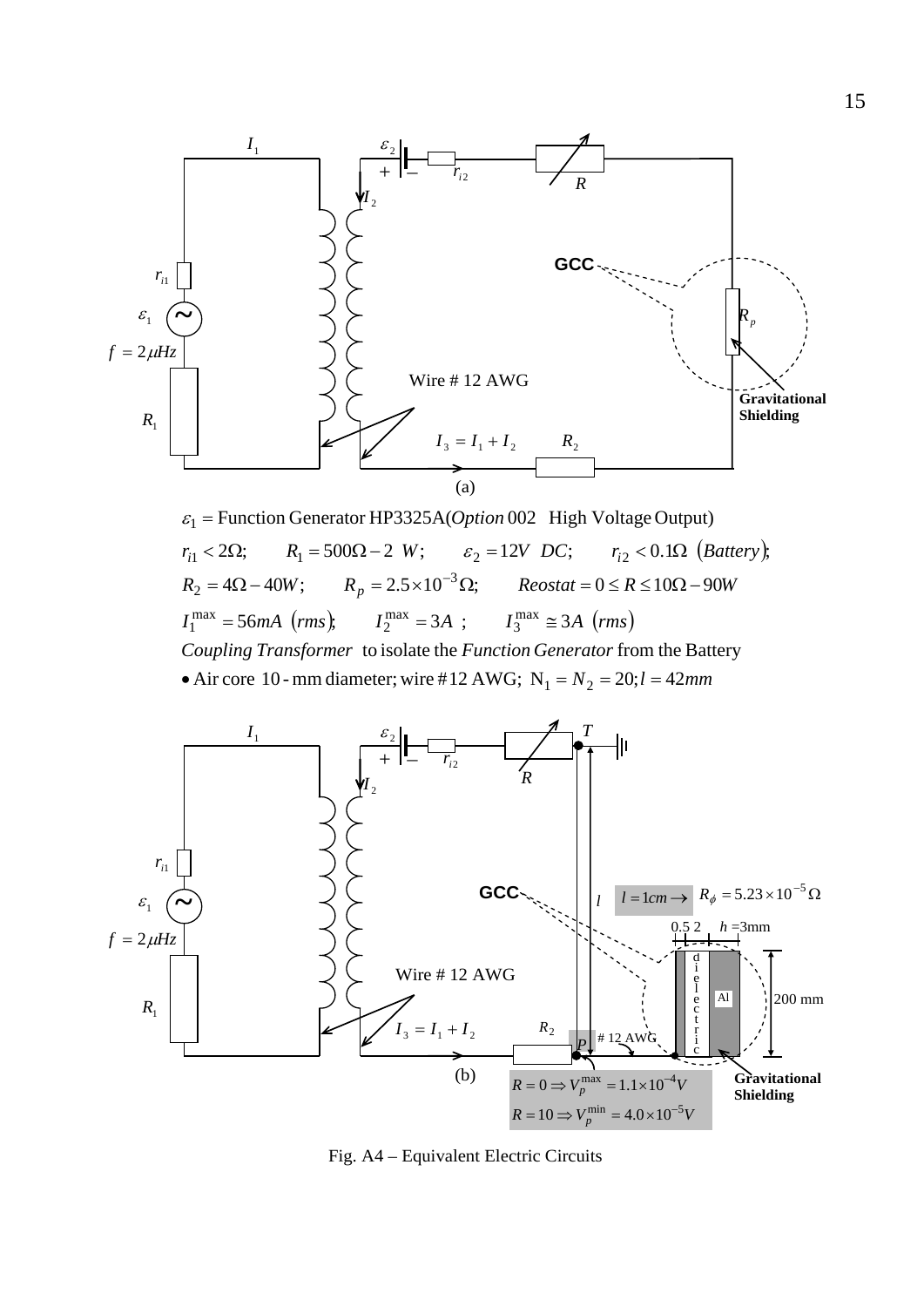

Figure A5 – An ELF electric current through a wire, that makes a spherical form as shown above, reduces the gravitational mass of the wire and the gravity inside sphere at the same proportion  $\chi = m_g/m_{i0}$  (Gravitational Shielding Effect). Note that this spherical form can be transformed into an ellipsoidal form or a disc in order to coat, for example, a Gravitational Spacecraft. It is also possible to coat with a wire several forms, such as cylinders, cones, cubes, etc. The characteristics of the wire are expressed by:  $\mu_r$ ,  $\sigma$ ,  $\rho$ ; *j* is the electric current density and *f* is the frequency.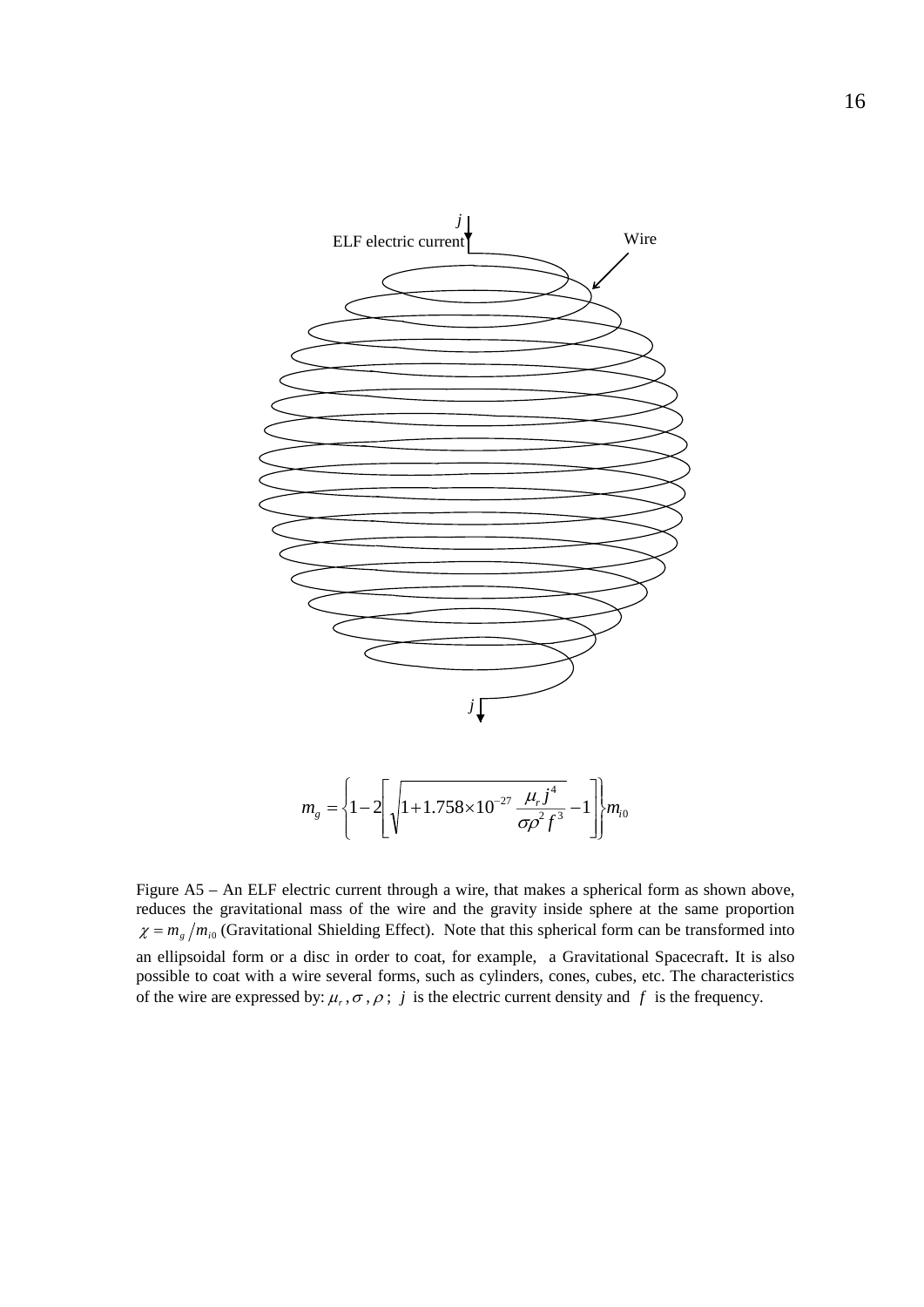

Figure A6 – Experimental set-up 2.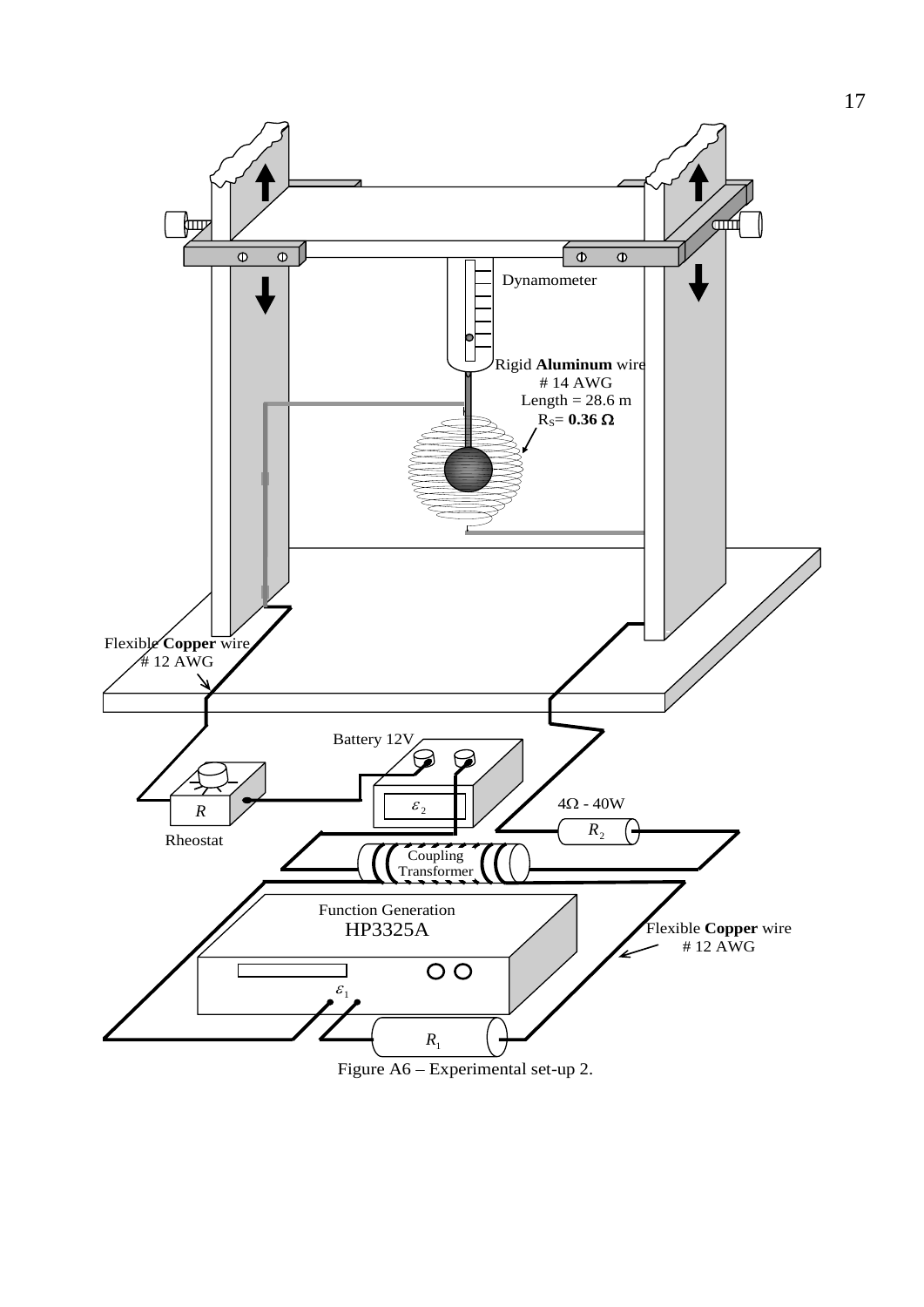

Figure A7 – *Gravitational shielding produced by semi-spheres stamped on the Aluminum foil* - By simply changing the geometry of the surface *of* the Aluminum foil it is possible to increase the working frequency  $f$  up to more than  $IHz$ .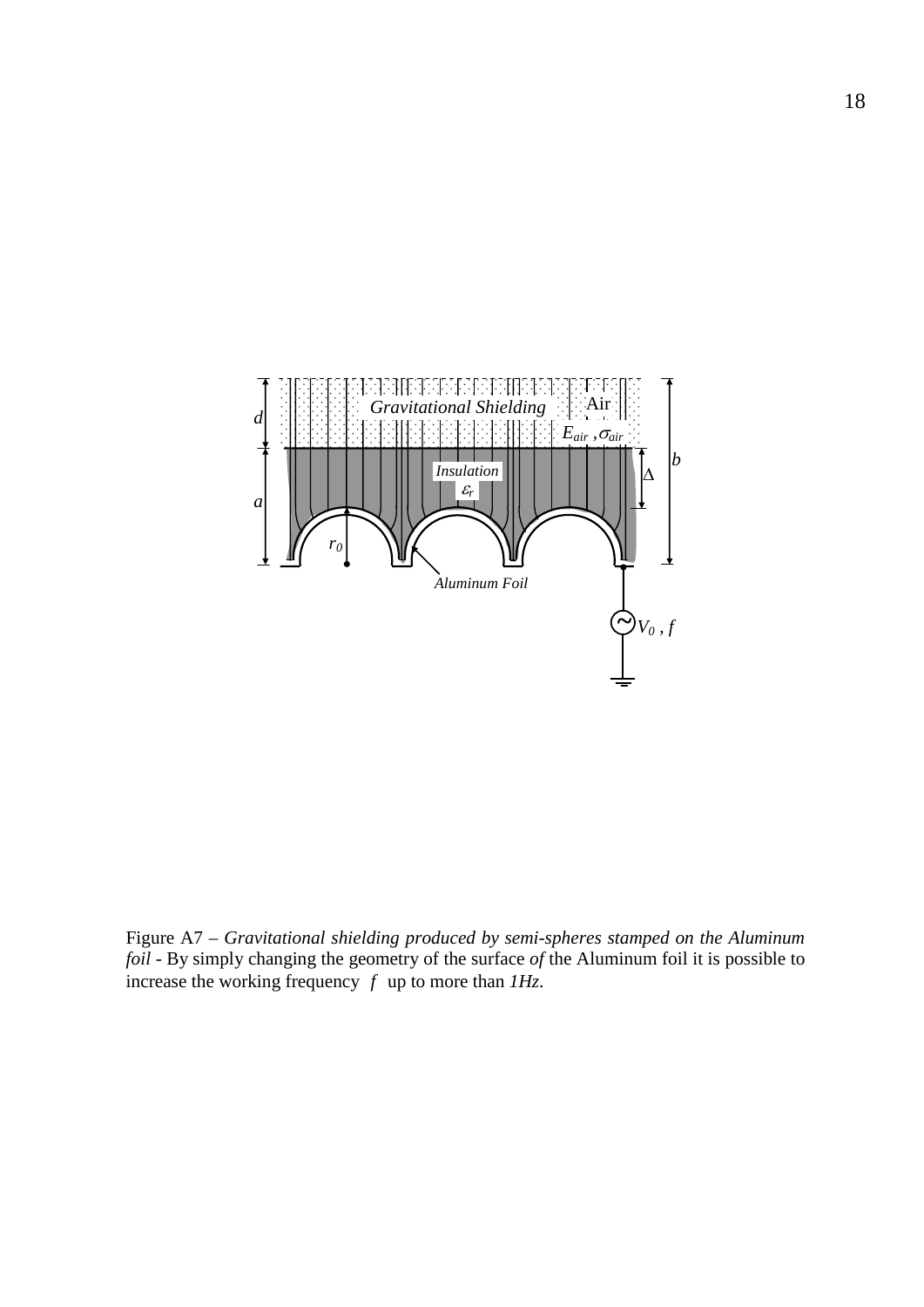

Figure A8 – *Method to coat the Aluminum semi-spheres with acrylic* ( $\Delta = a - r_0 = 0.6$ *mm*). (a)Acrylic sheet (A4 format) with 1.5mm thickness and an Aluminum plate (A4) with several semi-spheres (radius  $r_0 = 0.9$  *mm*) stamped on its surface. (b)A heater is placed below the Aluminum plate in order to heat the Aluminum. (c)When the Aluminum is sufficiently heated up, the acrylic sheet and the Aluminum plate are pressed, one against the other (The two D devices shown in this figure are used in order to impede that the press compresses the acrylic and the aluminum besides distance  $y + a$ ). (d)After some seconds, the press and the heater are removed, and the device is ready to be used.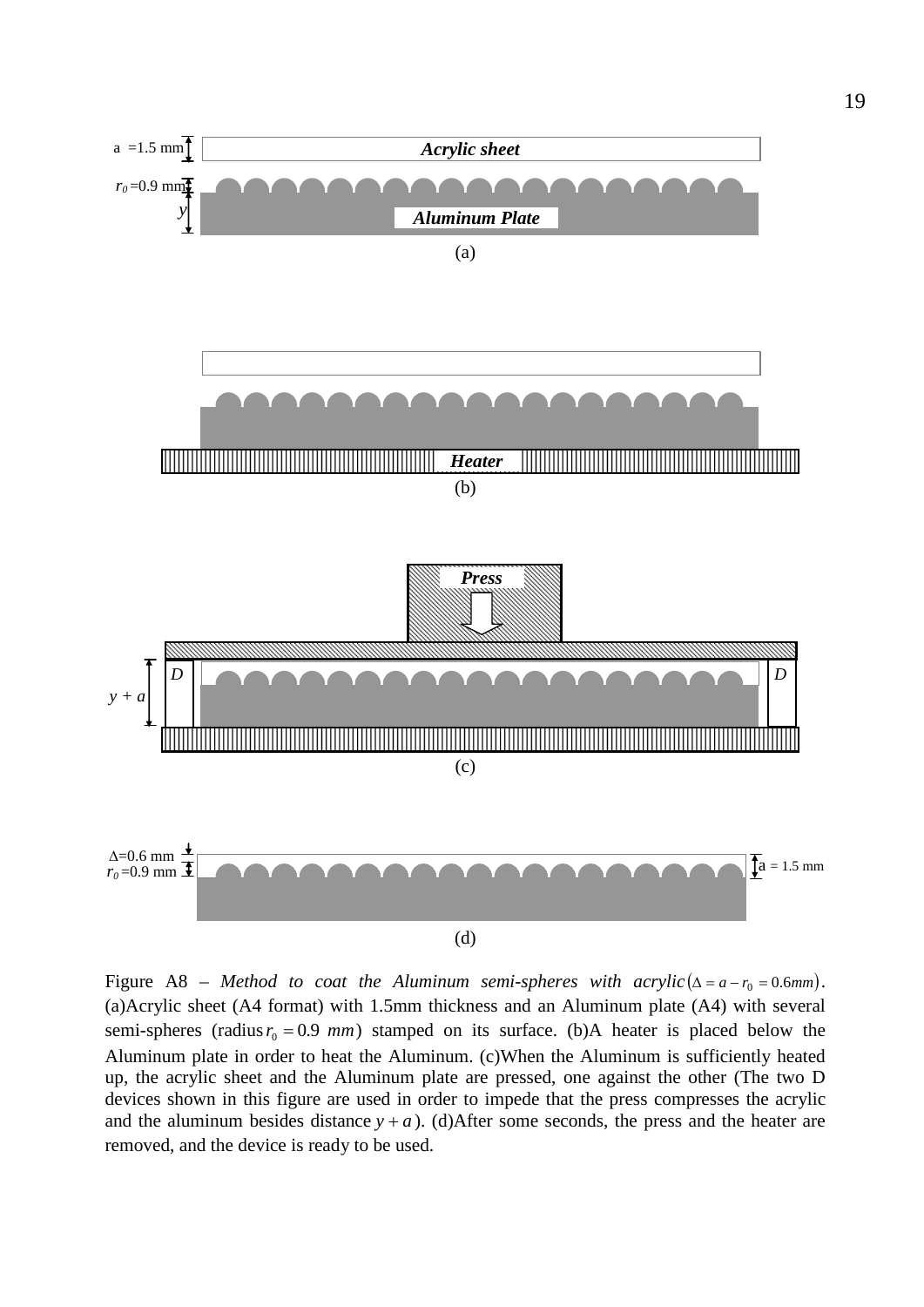

Figure A9 – *Experimental Set-up using a GCC subjected to high-voltage*  $V_0$  *with frequency*  $f > 1$ *Hz*. Note that in this case, the pan balance is not necessary because the substance of the Gravitational Shielding is an *air layer* with thickness *d above* the acrylic sheet. This is therefore, more a type of Gravity Control Cell (GCC) with *external gravitational shielding*.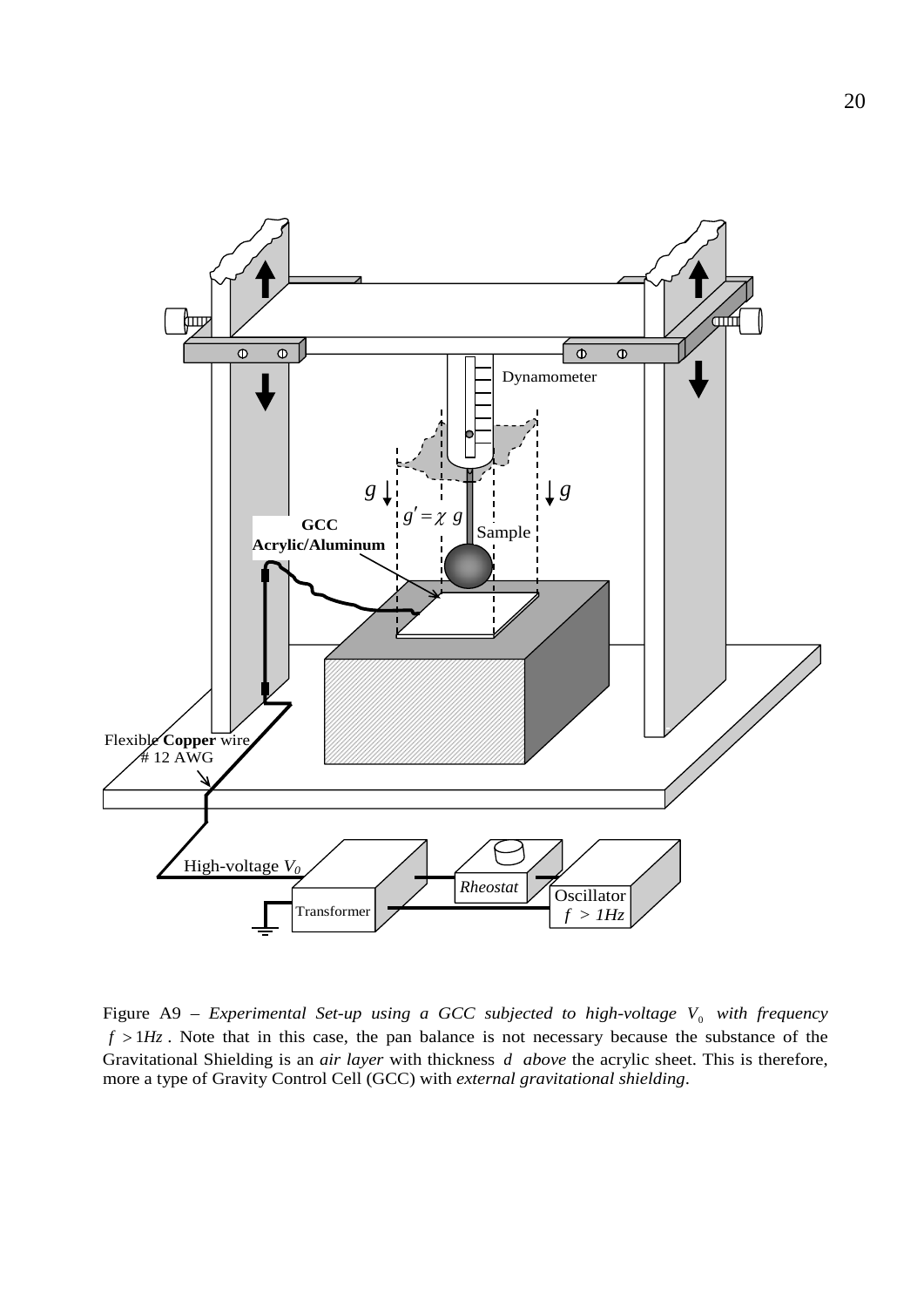

Figure A10 – (a) *Equivalent Electric Circuit.* (b) Details of the electrical connection with the Aluminum plate. Note that others connection modes (by the top of the device) can produce destructible interference on the electric lines of the *Eair* field.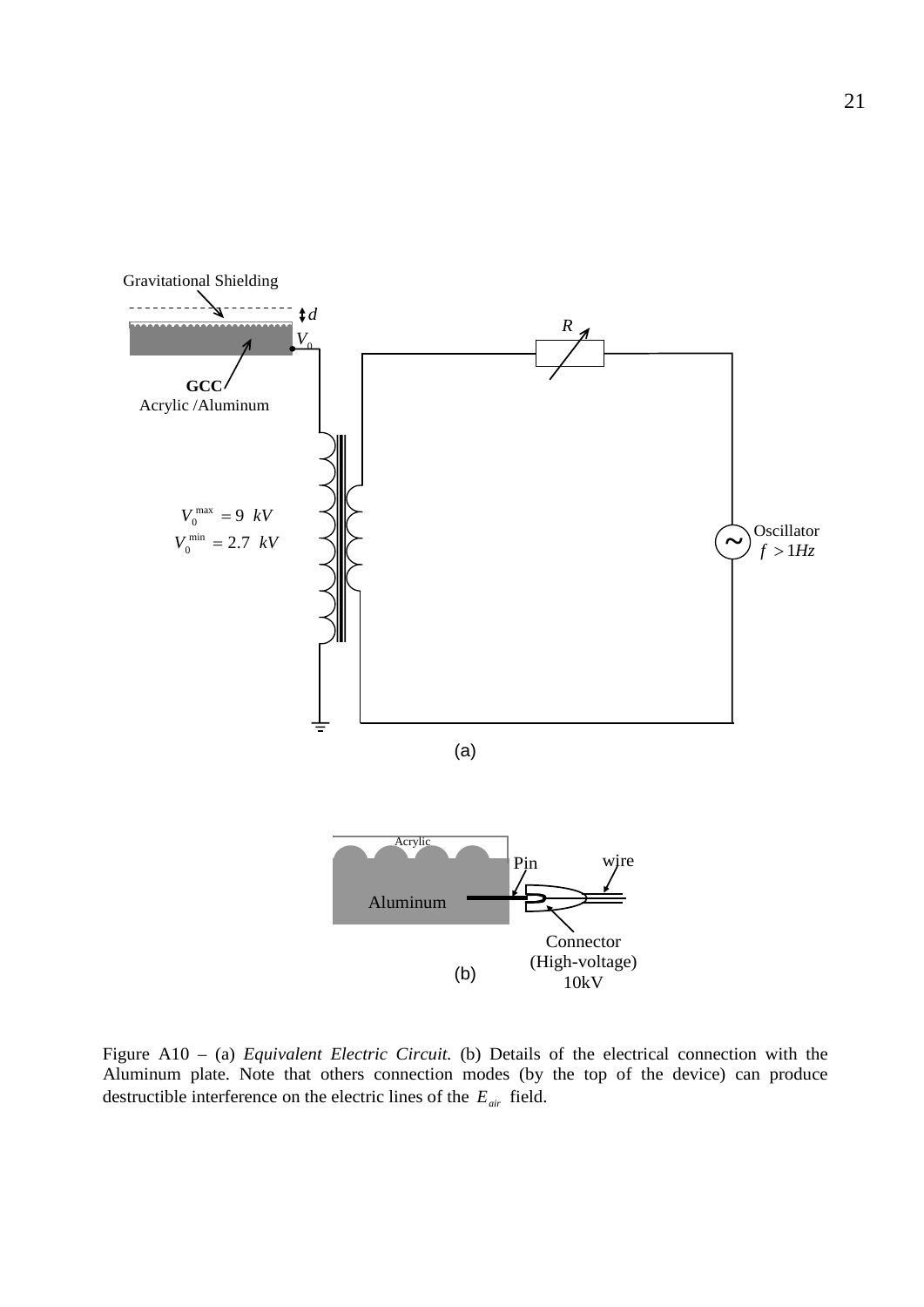

Figure A11 – *Geometrical forms with similar effects as those produced by the semi-spherical form* – (a) shows the semi-spherical form stamped on the metallic surface; (b) shows the *semi-cylindrical* form (an obvious evolution from the semi-spherical form); (c) shows *concentric metallic rings* stamped on the metallic surface, an evolution from semi-cylindrical form. These geometrical forms produce the same effect as that of the semi-spherical form, shown in Fig.A11 (a). By using concentric metallic rings, it is possible to build *Gravitational Shieldings* around bodies or spacecrafts with several formats (spheres, ellipsoids, etc); (d) shows a Gravitational Shielding around a Spacecraft with *ellipsoidal form*.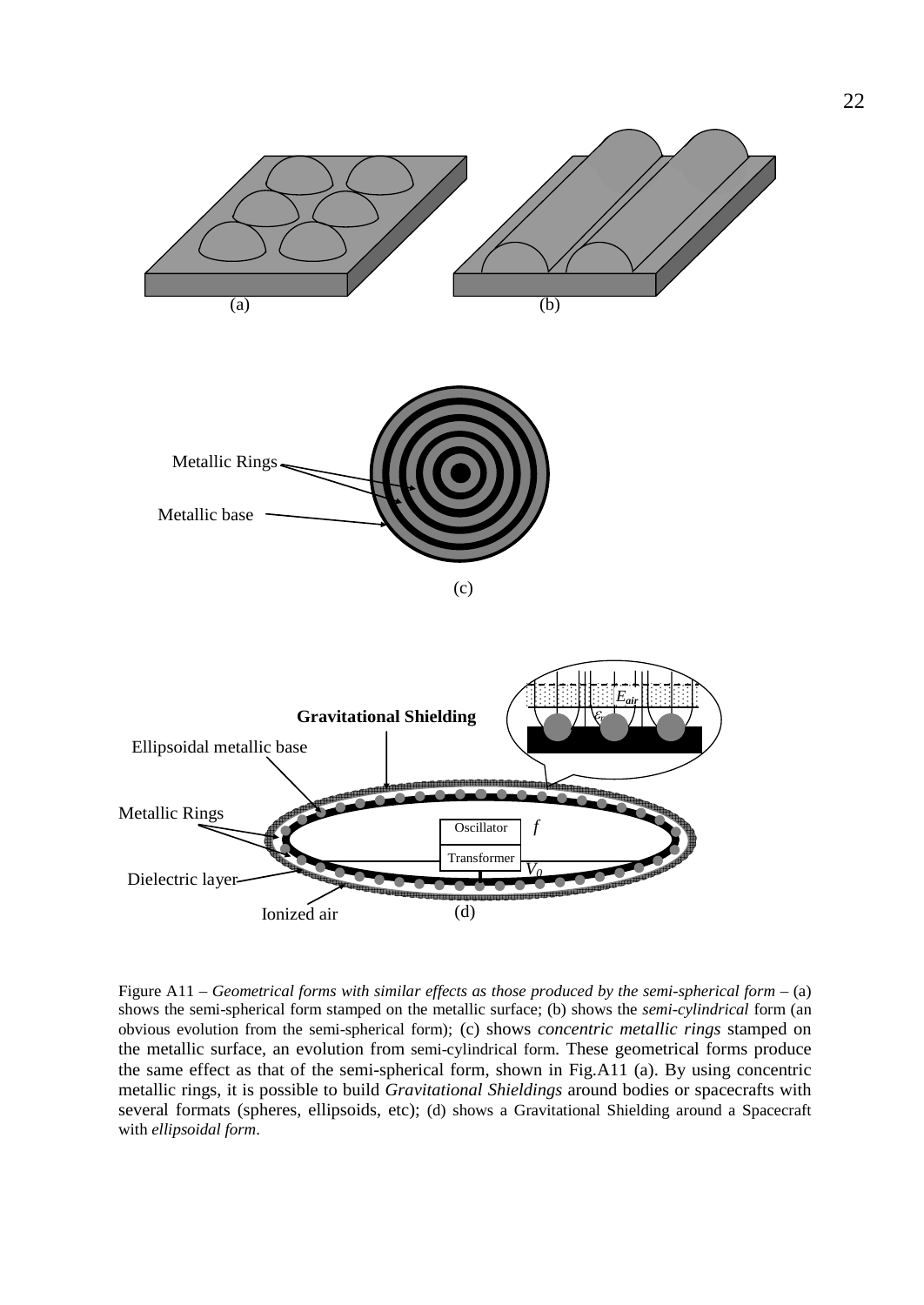

F igure A12 – *Non-solid and Solid Gravitational Shieldings* - In the case of the Gravitational Shielding produced on a *solid substance* (b), when its molecules go to the *imaginary* space-time, *the electric field that produces the effect also goes to the imaginary space-time together with them*, because in this case, the substance of the Gravitational Shielding is *rigidly connected (by means of the dielectric) to the metal* that produces the electric field. This does not occur in the case of *Air* Gravitational Shielding.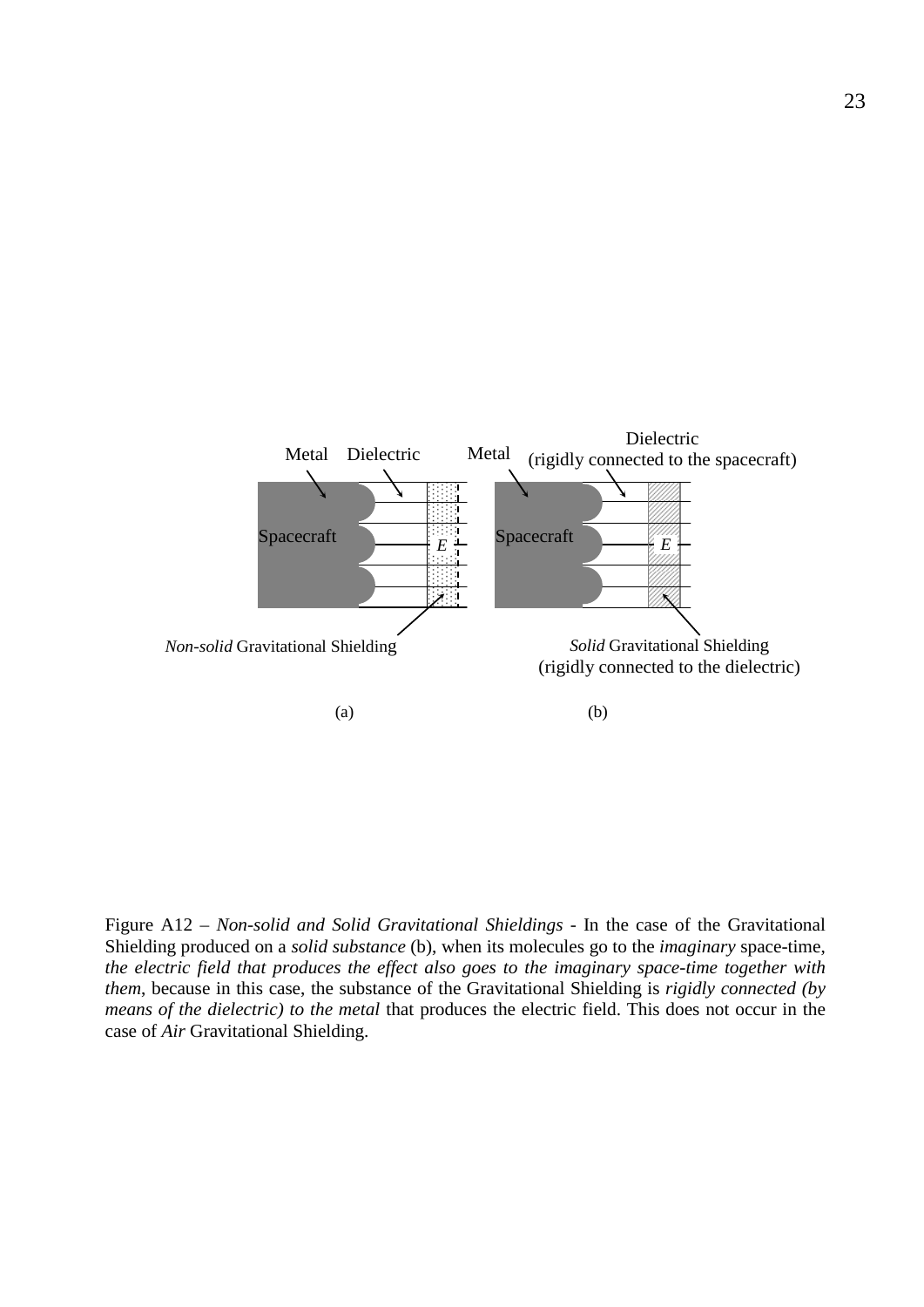

Figure A13 - *Double Gravitational Shielding and Micro-thrusters* - (a) Shows a double gravitational shielding that makes possible to decrease the *inertial effects* upon the spacecraft when it is traveling both in the *imaginary* space-time and in the *real* space-time. The *solid* Gravitational Shielding also can be obtained by means of *an ELF electric current through a metallic lamina* placed *between the semi-spheres and the Gravitational Shielding of Air* as shown above. (b) Shows 6 *micro-thrusters* placed inside a Gravitational Spacecraft, in order to propel the spacecraft in the directions x, y and z. Note that the Gravitational Thrusters in the spacecraft must have a very small diameter (of the order of *millimeters*) because the hole through the Gravitational Shielding of the spacecraft cannot be large. Thus, these thrusters are in fact *Microthrusters*. (c) Shows a micro-thruster inside a spacecraft, and in front of a volume *V* of the intergalactic medium (IGM). Under these conditions, the spacecraft acquires an acceleration *a* in the direction of the volume *V*.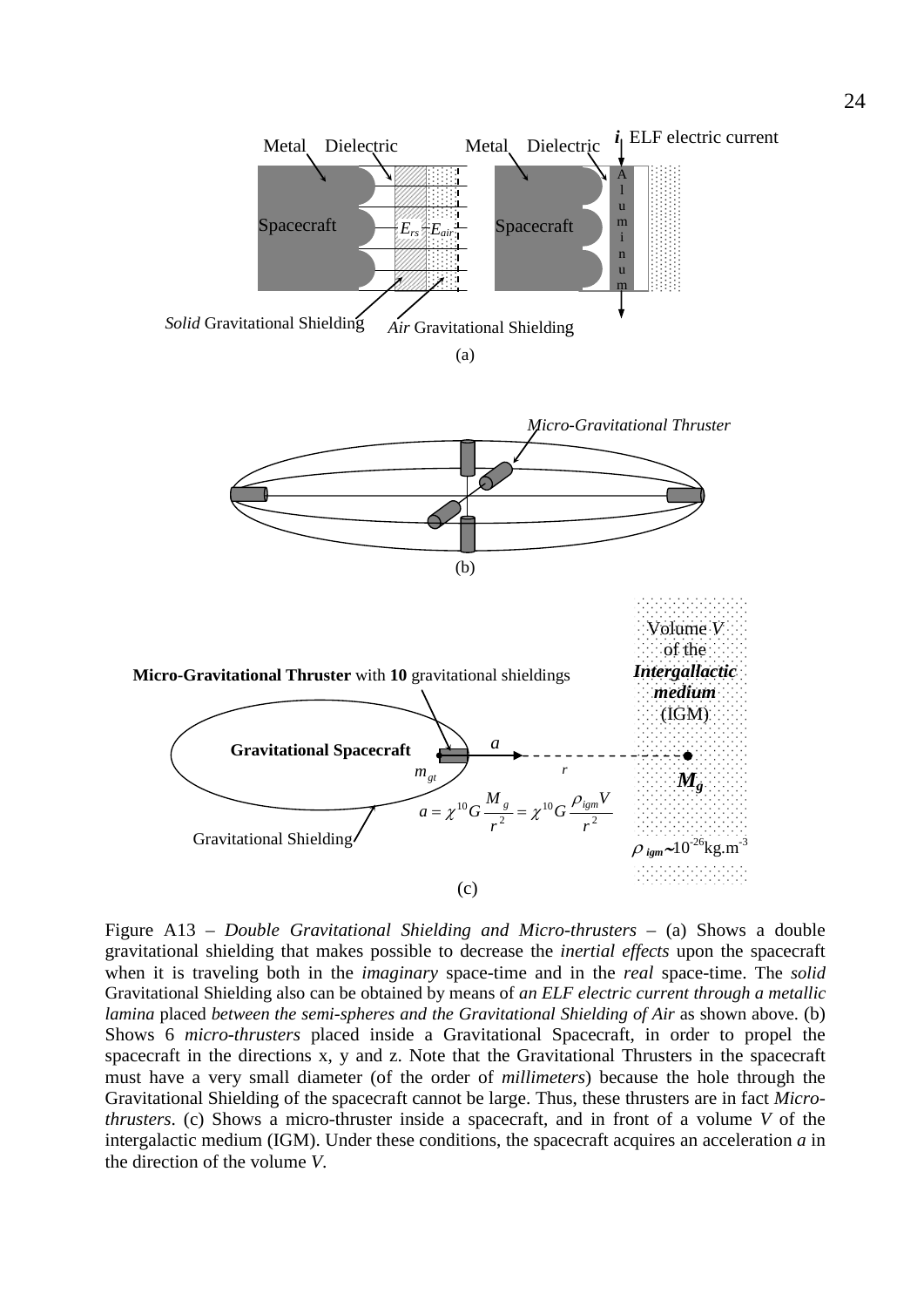

Figure A14 – *Gravitational Propulsion using Micro-Gravitational Thruster* – (a) Gravitational acceleration produced by a gravitational mass *Mg* of the *Interstellar Medium*. The density of the Interstellar Medium is about 10<sup>5</sup> times greater than the density of the *Intergalactic Medium* (b) Gravitational acceleration produced in the *Interplanetary Medium*. (c) Gravitational acceleration produced in the *Earth's atmosphere*. Note that, in this case, <sup>ρ</sup>*atm* (*near to the Earth's surface*)is about 1026 times greater than the density of the *Intergalactic Medium.*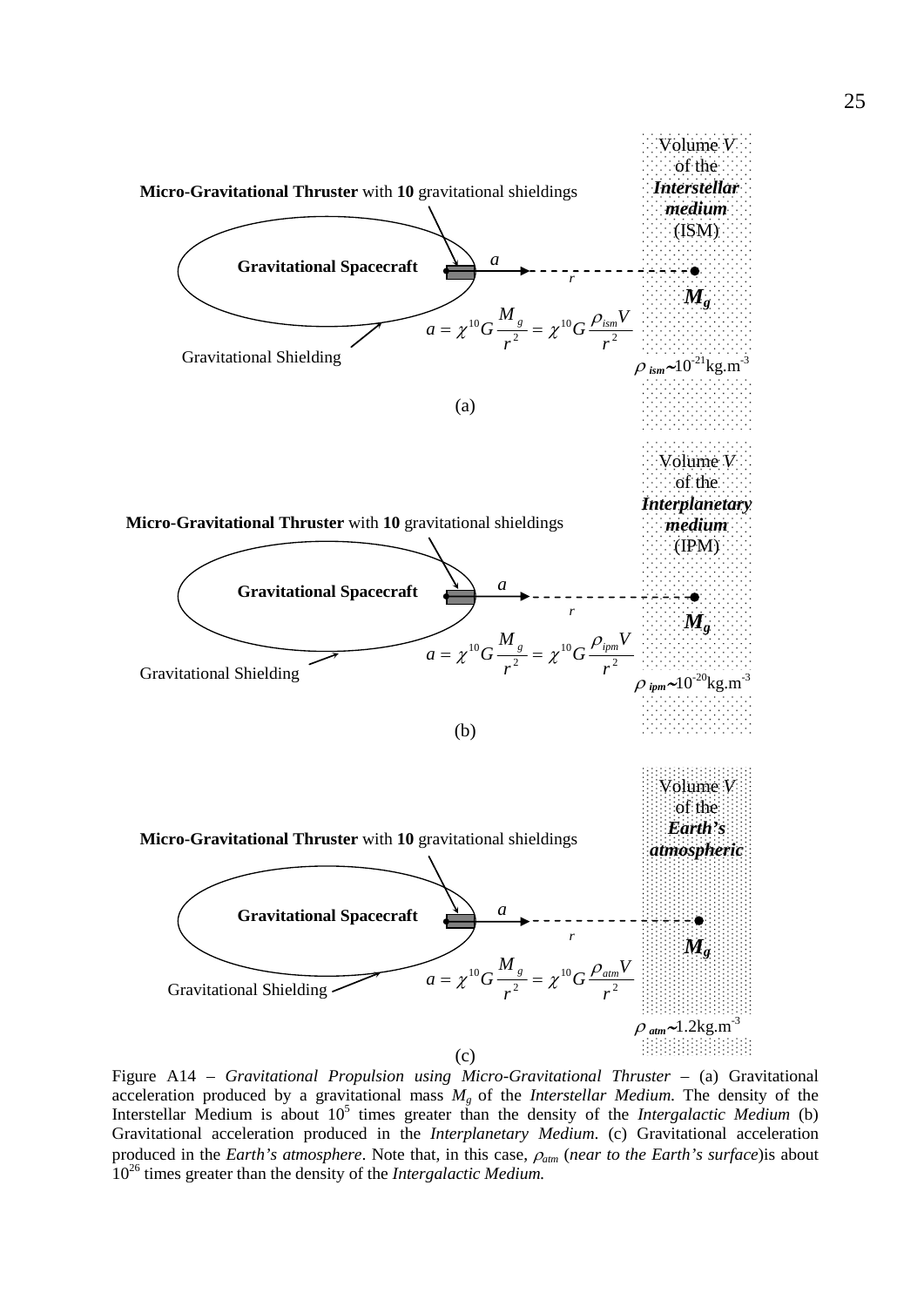

(c)

Figure A15 – *Dynamics and Structure of the Micro-Gravitational Thrusters* - (a) The Micro-Gravitational Thrusters do not work *outside* the Gravitational Shielding, because, in this case, *the resultant upon the thruster is null* due to the symmetry. (b) The Gravitational Shielding  $(\chi_s \approx 10^{-8})$  reduces strongly the intensities of the gravitational forces acting on the micro-gravitational thruster, except obviously, through the hole in the gravitational shielding. (c) Micro-Gravitational Thruster with *10 Air Gravitational Shieldings* (10GCCs). The grounded metallic laminas are placed so as to retain the electric field produced by metallic surface behind the semi-spheres.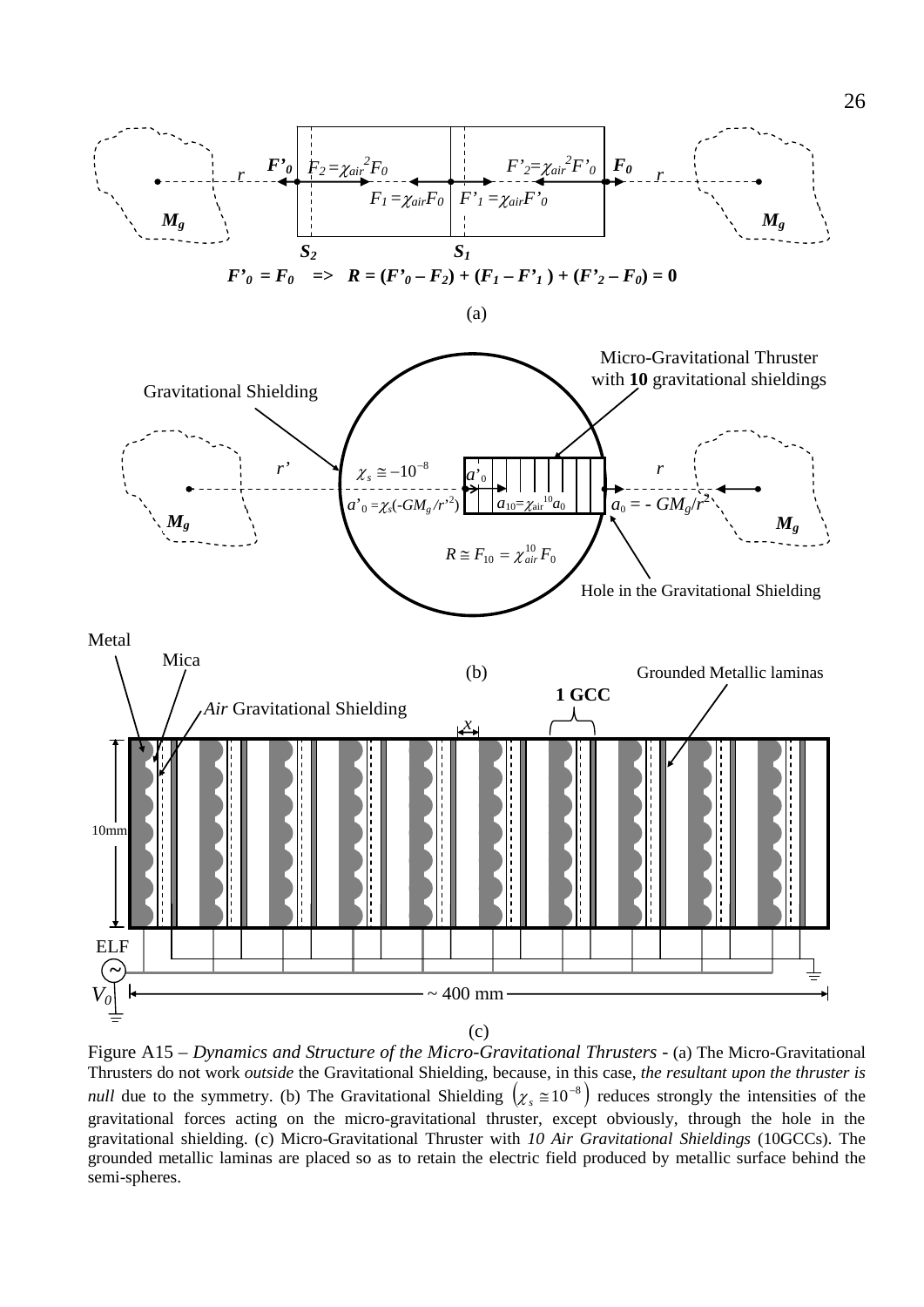

Fig. A16 – *A GCC using distilled Water*.

 In total this GCC weighs about 6kg; the air layer 7.3 grams. The balance has the following characteristics: Range  $0 - 6$ kg; readability 0.1g. The yarns are inserted side by side on the Aluminum sheet. Note the detail of fixing of the yarns on the Aluminum sheet.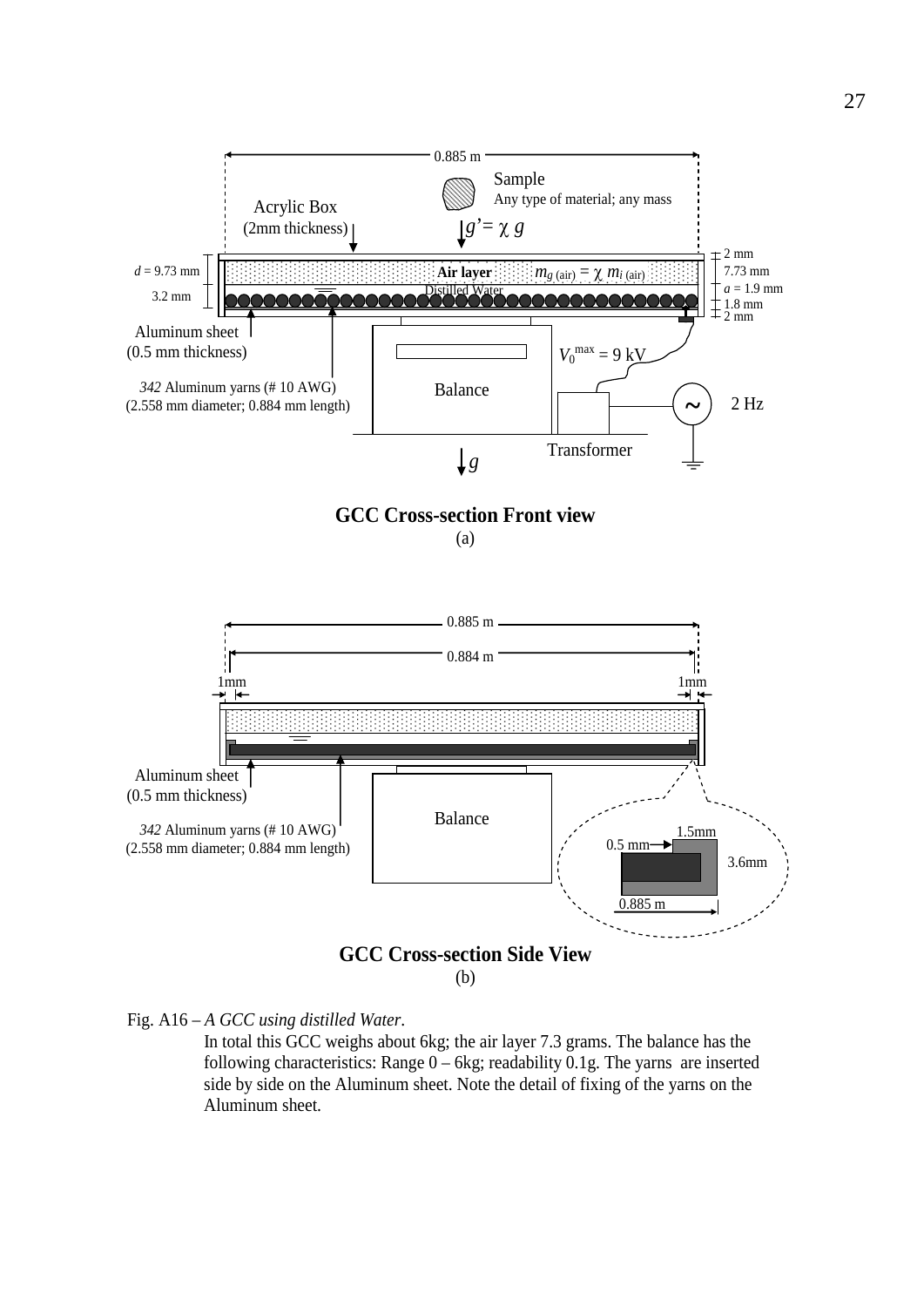

Fig. A17 – *Experimental set-up.* In order to prove *the exponential effect* produced by the superposition of the Gravitational Shieldings, we can take three similar GCCs and put them one above the other, in such way that above the GCC 1 the gravity acceleration will be  $g' = \chi g$ ; above the GCC2  $g'' = \chi^2 g$ , and above the GCC3  $g''' = \chi^3 g$ . Where  $\chi$  is given by Eq. (A47). The arrangement above has been designed for values of  $m_g$  <13*g* and  $\chi$  up to -9 or  $m_g$  <1*kg* and  $\chi$  up to -2.